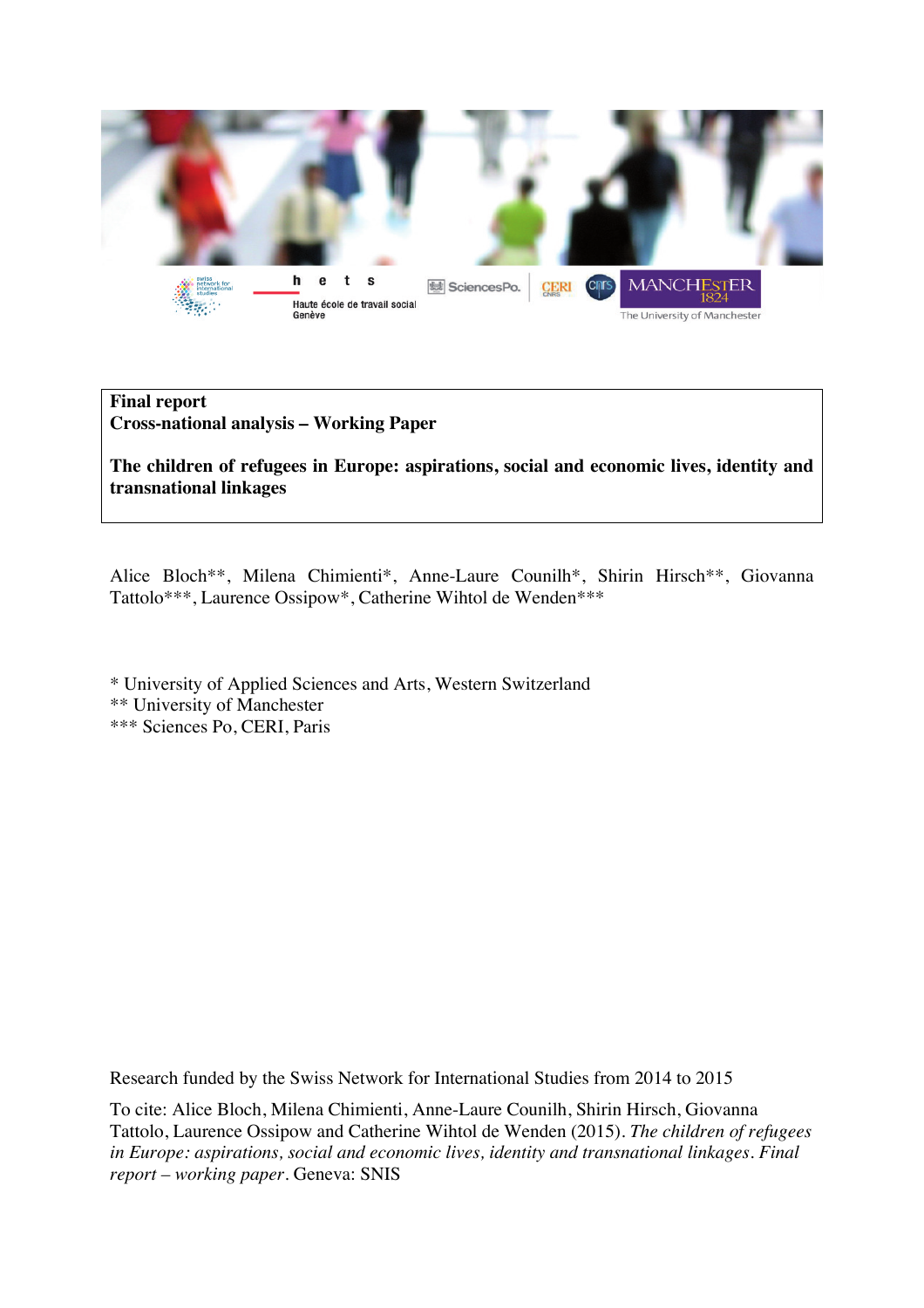### **Introduction**

Migration is one of the main social issues of the twenty-first century, affecting more than 230 million people worldwide of whom more than 10 per cent are refugees and asylum-seekers (UNHCR 2015). Refugees are at the centre of political debates and pose major questions in relation to policy, public opinion and for the research community. Whilst nation states continue to argue about refugee quotas and the arrival of spontaneous asylum-seekers, our research project that investigated how the European born children of refugees fare in their host societies is timely.

Europe is super-diverse (Vertovec 2007) and part of this diversity can be attributed to the diversity of refugee arrivals. Since the late 1960s, refugees arriving in Europe have come from different regions, ethnic groups, religious backgrounds and political affiliations and have varied pre-migration experiences (Kushner and Knox 1999). While early cohorts of refugees had been mainly white, European and Christian new refugee arrivals were from visible minorities and with different religious affiliations (Akoka 2011). The number of refugees and asylum-seekers has also increased, reaching around 20 million at the end of 2014; thus, the refugee population and its descendants represents a sizeable proportion of Europe's minorityethnic population (UNHCR 2015). The reasons for exile also became more diverse. Increasingly refugees arriving in Europe were fleeing persecution not only on the basis of political opinion but also on the basis of other 1951 Geneva Convention criteria, namely persecution related to race, religion, nationality or membership of a social group. This is significant because the type of persecution can influence the relationship of a refugee to their country of origin, their aspirations for return and, in consequence, levels of investment and permanency (imagined or real) in the refugee receiving country as well as economic, social, cultural and political transnational linkages (Al-Ali and Koser 2002; Bloch 2008; Dahinden 2012).

Academic and policy-related research investigating the lives of refugees in Europe has focused on a number of key areas, including migration destinations, social and economic capital, employment experiences, integration indicators and outcomes, language development, aspirations for return to the country of origin and perceptions of belonging, identity and transnational and ethnic linkages (see, among others, Ager and Strang 2008; Al-Ali *et al*. 2001; Bolzman 2001; Clochard *et al*. 2004; Efionayi-Mäder *et al*. 2001; Mahnig and Cattacin 2005; Migreurop 2012; Phillimore and Goodson 2008; Simon 2008; Wihtol de Wenden 2010; Wilding 2012). This extensive body of literature shows that refugees have, over the years, had decreasing control over their asylum destination as a consequence of border controls and a greater reliance on smugglers (Agier 2002; Koser 2005; Lavenex 2001). Moreover asylum policies within host countries have become incrementally more punitive with access to the labour-market and welfare rights limited and/or curtailed (Clochard 2007; Spencer 2008). Exclusion from the labour market on arrival in the country of asylum can result in deskilling and is one of the reasons why refugees experience disproportionate levels of unemployment and receive lower pay than others (see Bloch 2008; Cortes 2004; Gans 2009; Piguet and Ravel 2002; Wanner 2006). Whilst there has been an emphasis on integration, in some European countries, which focuses on skills acquisition, including language, there is also recognition that, as a consequence of trauma, refugees may also require other therapeutic and supportive interventions (Chimni 2004; D'Halluin 2009; Heptinstall *et al.* 2004; Jodeyr 2003; Moser *et al*. 2001).

Whilst the complexity of refugee lives and experiences is well researched, little is known about the children of refugees who have grown up in exile with parents who have differing and sometimes ambivalent relations with their national and ethnic groups, who have experienced disproportionate poverty due to their labour-market experiences and who may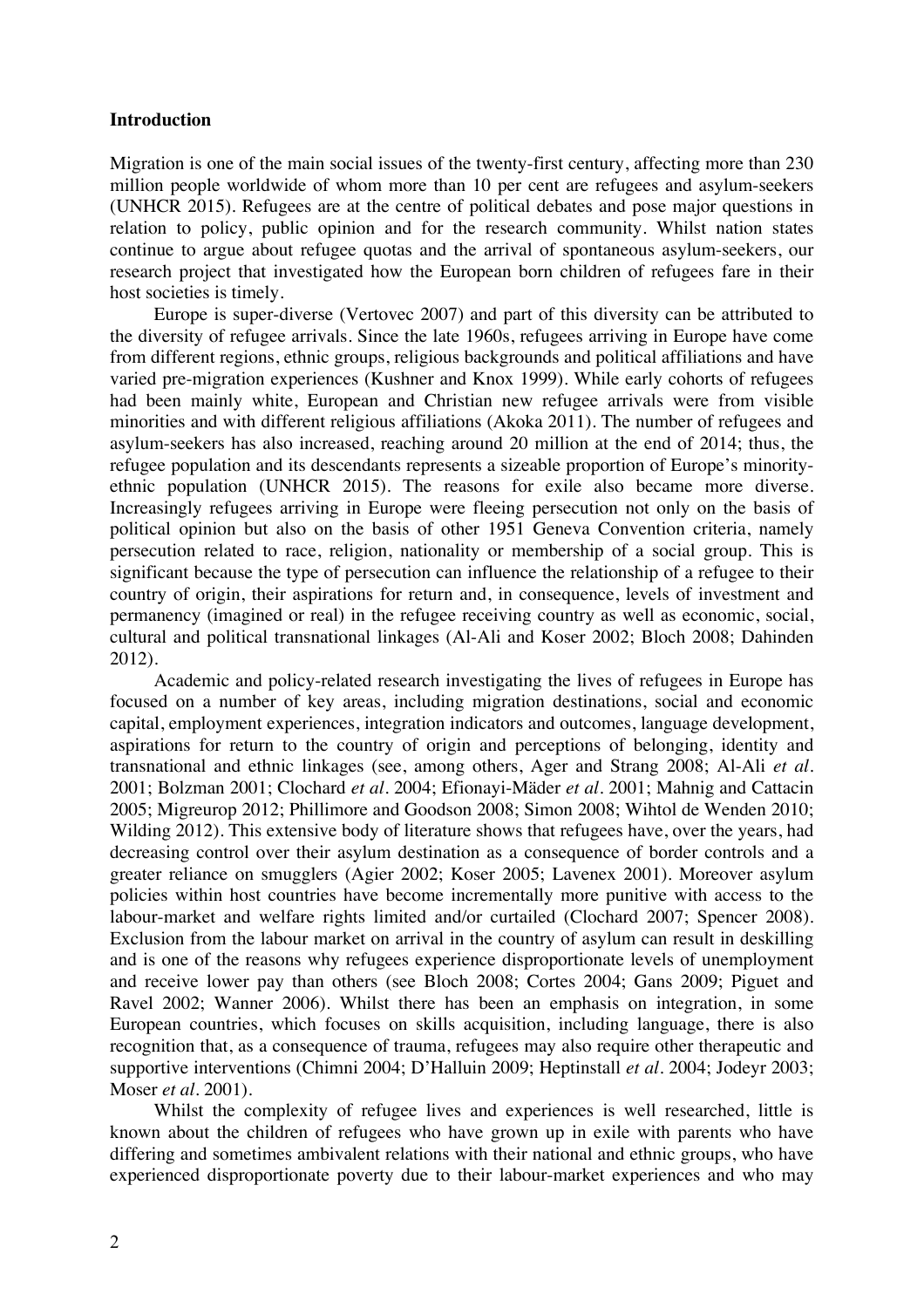well have been subjected to hostility (Spicer 2008). Academic and policy research has tended to subsume the children of refugees in research evidence on the experiences of minorities more generally rather than exploring their unique experiences that are a consequence of their refugee background (Crul and Mollenkopf 2012; Crul *et al*. 2012a; Portes and Rumbault 2001). Consequently, little is known about how the children of refugees fare within the broader analyses of ethnicity, nor about what their social, economic, cultural and transnational lives are like. What have their experiences been and what are their aspirations? In what ways, if at all, do they consider their refugee backgrounds as having impacted on their lives? What are the different experiences for groups with varying pre-migration experiences, ethnicities, social and cultural practices? The Europe-born children of refugees who arrived between the 1960s and the 1990s are now adults and this study is designed to generate an understanding of their specific situation, aspirations, social and economic lives, identity and transnational linkages.

*The children of refugees in Europe: aspirations, social and economic lives, identity and transnational linkages* is a collaborative cross-national project between institutions in Switzerland, France and the UK. Our research is based on 135 interviews with the adult children of refugees – 45 each in London, Paris and Geneva – from Sri Lanka (Tamils), Turkey (mostly Kurds) and Vietnam. This report presents the main findings, highlighting cross-national differences as well as intersections within and between the groups and the three host countries. We divide the findings into the following key themes explored in the study: parental background, education, employment, transnational relations/activities, identity and the refugee backgrounds shaping lives. Intertwined with these themes are experiences of racism, some comparisons with and attitudes of the parents and expressions of belonging. Before presenting the findings, the next section examines the methods and methodology.

#### **Research Methods**

The research is based on a cross-national comparison of the experiences of the Europe-born children of refugees from Sri Lanka, Turkey and Vietnam living in Geneva, London and Paris commonly termed as the second generation.

The data was collected using in-depth interviews based on a standardised topic guide, used across the three sites, to enable meaningful comparison. The main areas covered in the topic guide reflected the research aims and objectives and focused on education, educational experiences and outcomes, employment (current and previous jobs), intergenerational mobility in relation to education and employment, languages and the context of language use, transnational relations (social, economic and political), family life, social networks, community engagement, participation in faith groups, parents' social and economic lives prior to and post-migration, and reflections on identity, belonging, racism and refugee backgrounds shaping lives.

This cross-national study of the lives and experiences of the Europe-born adult children of refugees provides the opportunity to compare contrasting national contexts of immigration and integration. Whilst, in the post-WWII period, Switzerland relied on guestworkers from Southern and Eastern Europe and offered them limited rights (Mahnig and Cattacin 2005) the UK and France recruited workers from former colonial countries, granting them almost free rights of entry and settlement (Simon 2015; Weil 1995[1991]). The UK opted for a multicultural approach to integration, which was replaced by a social cohesion model at the start of the twenty-first century (Bloch, Neal and Solomos 2013; Solomos 2003). In contrast, France and Switzerland followed an assimilationist mode of inclusion of their migrant population (Mahnig and Cattacin 2005; Simon 2015; Weil 1995 [1991]).

Interviewees were located using a number of different strategies. Given the lack of a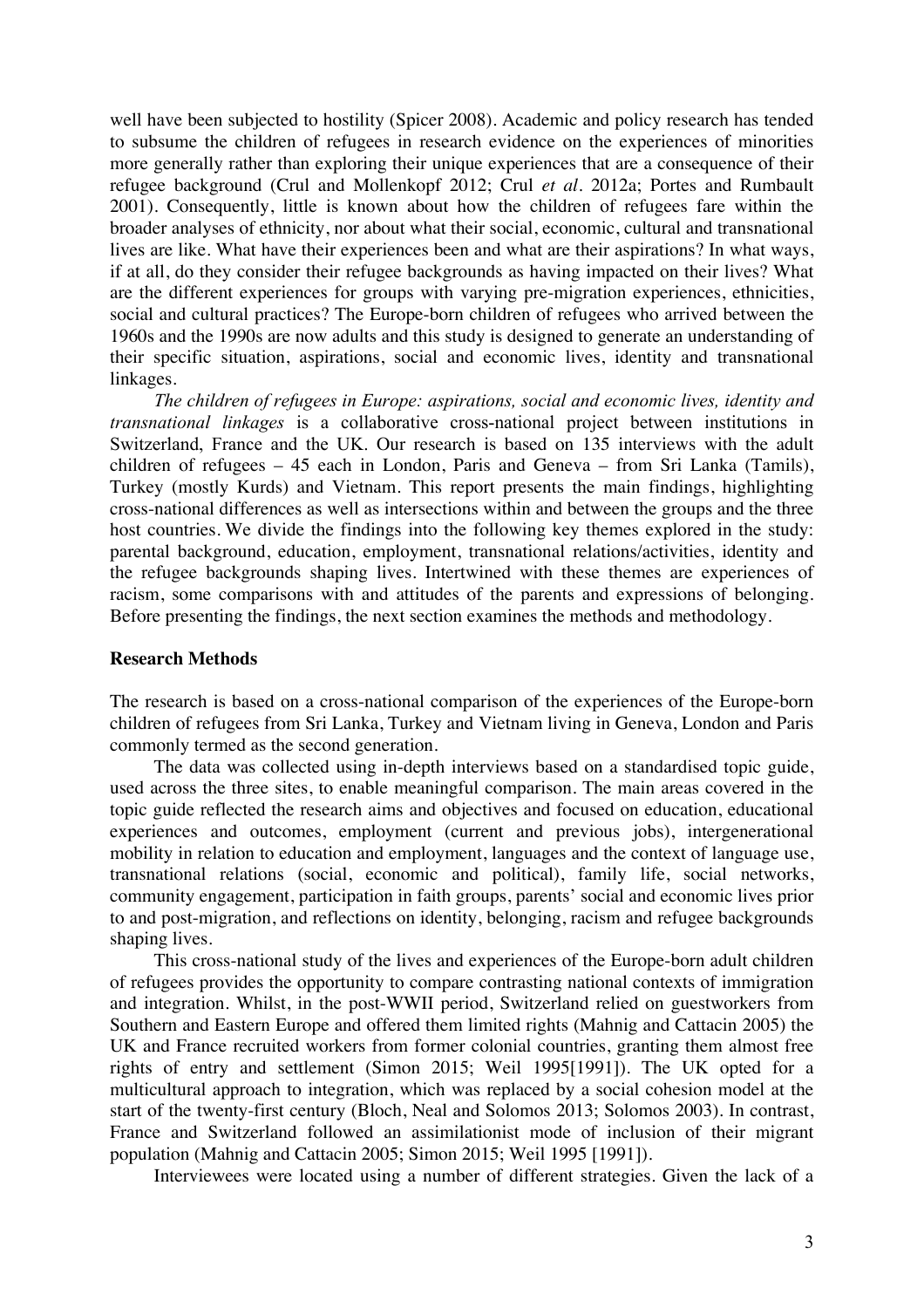sampling frame, the aim was to ensure that as diverse a range of experiences as possible was included. To achieve sample diversity, we used multiple starting points to snowball for interviewees. The main points of contact were varied and included community organisations, faith groups, personal contacts, local politicians, academics, websites, blogs and social networking sites. We worked closely with organisations which acted as informants and gatekeepers to other groups and contacts even when they were unable to find interviewees among their own clients/users/networks who fit the study criteria. In total, 15 organisational and individual gatekeepers were used for the London sample, 18 in Paris and 16 in Geneva (and elsewhere in Switzerland). Tables1, 2 and 3 in the Appendix provide information about the range of access and snowballing routes for those eventually interviewed. Ultimately, these varied recruiting methods enabled us to reach the expected total of 135 in-depth interviews (45 in each country spread almost evenly across the three country of origin groups see Table 4). In the absence of a sampling frame, we have set indicative quotas to guide our sampling strategies and to allow meaningful cross-national, cross-group and within-group comparisons. By using quotes we attempted to balance the numbers of men and women interviewed and to have a range of ages to ensure that the diversity of experiences was captured (see Table 4).

Examining the experiences of the same three groups of adult children of refugees in different national contexts facilitated more robust comparisons. First, the three country of heritage groups were included because they were among the top five countries of origin of asylum-seekers to France between 1980 and 1995, while Turkey and Sri Lanka were in the top three in Switzerland and top five in the UK (www.unhcr.org/statistics/populationdatabase). Second the selection of Vietnam, Sri Lanka and Turkey enables an examination of the potential impact of different historical and colonial linkages, reasons for migration, varied ethnicities, and community formations. Thirdly these groups have been chosen to explore and compare the long-term effects of programme refugees<sup>1</sup> (Vietnamese refugees) with spontaneous asylum-seekers (from Sri Lanka and Turkey) who claim asylum on arrival in the country and frequently rely on community or voluntary organisations and kinship or peer-group networks for advice and assistance rather than having access to a resettlement programme as did those from Vietnam.

To analyse our data, a coding frame was jointly developed and the data from the 135 interviews entered into NVivo by each team. The coding frame is composed of 16 categories and 83 sub-categories, as well as demographic variables (age, sex, parent's country of origin, education, education of the parents, employment, etc.). The number of categories differs slightly from one country to another to reflect variation in national-contexts (for example, naturalisation for the second generation in Switzerland).

Due to migration and settlement patterns we took a flexible approach to the sample as the demographic and geographic composition of the target populations meant that it was not possible to replicate identical sub-samples between the three groups. First, we experienced difficulties in balancing the age sample between the groups and the host country due to their patterns of migration. Secondly, the fieldwork phase took much longer than anticipated. The main reasons were that the populations were quite hidden as the second generation for the most part do not actively participate in community organisations in the way their parents did as newcomers and in some cases still do. Accessing interviewees was more difficult in Geneva than in London and Paris due to the smaller numbers of the target population. In order to progress with the fieldwork, we conducted 26 interviews in the Lausanne area and 17 interviews with those born abroad (15 arrived in Switzerland before the age of four and two before the age of eight). The academic literature suggests that experiences of integration are

 $\overline{a}$ 

 $1$  Those with refugee status on arrival, who were included in a reception programme that offered support with integration.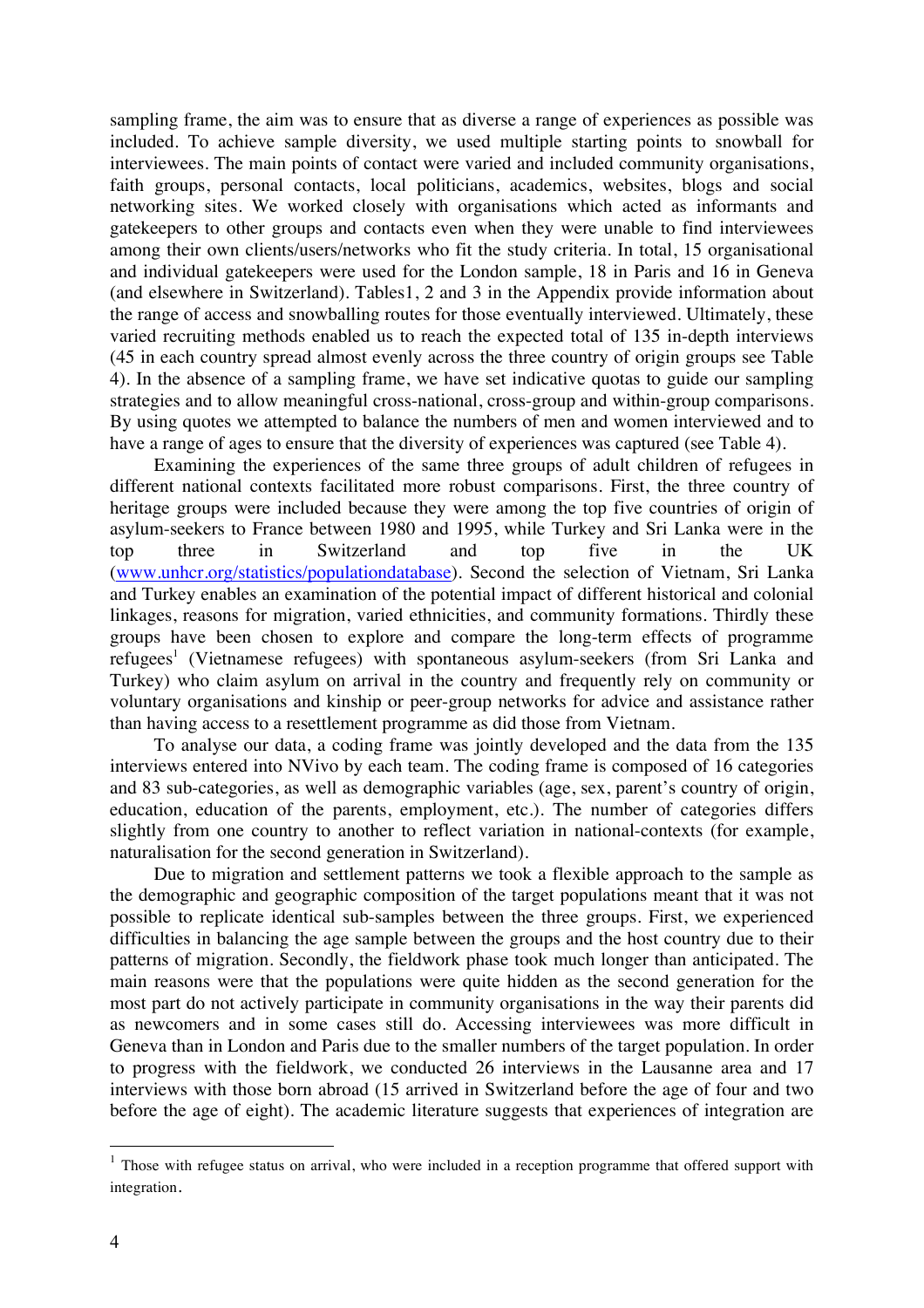largely unaffected where arrival has taken place before the beginning of primary school (Rumbaut  $2004$ ).<sup>2</sup> These differences are explored, where relevant, in the analysis where we have highlighted any variations between the sub-sample of non-Europe-born compared to their Europe-born counterparts.

# **Literature Review**

There is little literature that explores the specifics of second generation from refugee backgrounds and so our study is informed, in part by the US and European literature on second-generation migrants and ethnic minorities more generally. We take the position that the complexity of migration – the asylum-migration nexus – which highlights the mixed motives of refugee migration can make the bureaucratic dichotomy between refugees and other migrants blurred and sometimes obsolete (Simon 2008; Wihtol de Wenden 2010; Zetter 2007). Nevertheless, the premise of our research is that growing up within diasporic households and communities and, for some, within families, where trauma and loss are forever present, creates variable and particular experiences as does the insecurity of the asylum system on refugee families who can be in limo for years waiting for a decision on their case (Achermann and Chimienti 2006; Efionayi-Mäder and Ruedin 2014; Schuster 2011; Speradotto *et al.* 2014).

# *Theoretical insights*

 $\overline{a}$ 

Using different methodological approaches and informed by various disciplinary orientations, American research and scholarship on migrant and refugee integration and assimilation have shaped the field of research on the second generation. The influential work by Portes and Zhou (1993) and Portes and Rumbaut (1996) built on earlier sociological and anthropological studies to critique models of linear assimilation (Gordon 1964; Park and Burgess 1970 [1921]) but, instead, proposed the concept of 'segmented assimilation', with its greater complexity and range of different integration outcomes (Gans 1992; Rumbaut 1994; Zhou 1997). They argued that migrants may experience upward assimilation, downward assimilation or a combination of upward assimilation with biculturalism. These theoretical insights have been documented by many case studies and statistical analyses across Europe and the United States (Fernandez-Kelly and Schauffler 1994; Portes *et al*. 2005; Waldinger and Feliciano 2004) with a focus on education (see Louie 2006; Menjívar 2008; Portes and Fernández-Kelly 2008; Schnell *et al.* 2015), family (see Glick and Hohmann-Marriott 2007; Greenman 2011; Medvedeva 2012; Nicholas *et al*. 2008; Perez 1994; Phalet and Såchönpflug 2001; Rumbaut 1997), geographical context (Jargowsky 2009) and the labour market (see Goodwin-White 2009; Herzog-Punzenberger 2003; Meurs and Pailhé 2010; Meurs *et al*. 2005; Mollenkopf and Champeny 2009; Silberman *et al*. 2007; Tucci *et al*. 2013; Worbs 2003). These three forms of assimilation correspond to the three processes of consonant, dissonant and selective acculturation. *Consonant acculturation* occurs when both children and parents assimilate into a new culture at relatively similar speeds, leaving behind their 'oldcountry' ways and language. *Dissonant acculturation* occurs when children's adaptation to a new language and culture outstrips that of their parents. Portes and Rumbaut (2001) argue that this process can lead to downward assimilation, as young people face racism and bifurcated labour markets without the support of their parents. *Selective acculturation* occurs when parents and children learn 'American' ways gradually, while remaining rooted in an ethnic

<sup>&</sup>lt;sup>2</sup> A fact corroborated by members of the advisory group – Rosita Fibbi and Eva Mey – with expertise in the migration of guestworkers and their children in Switzerland.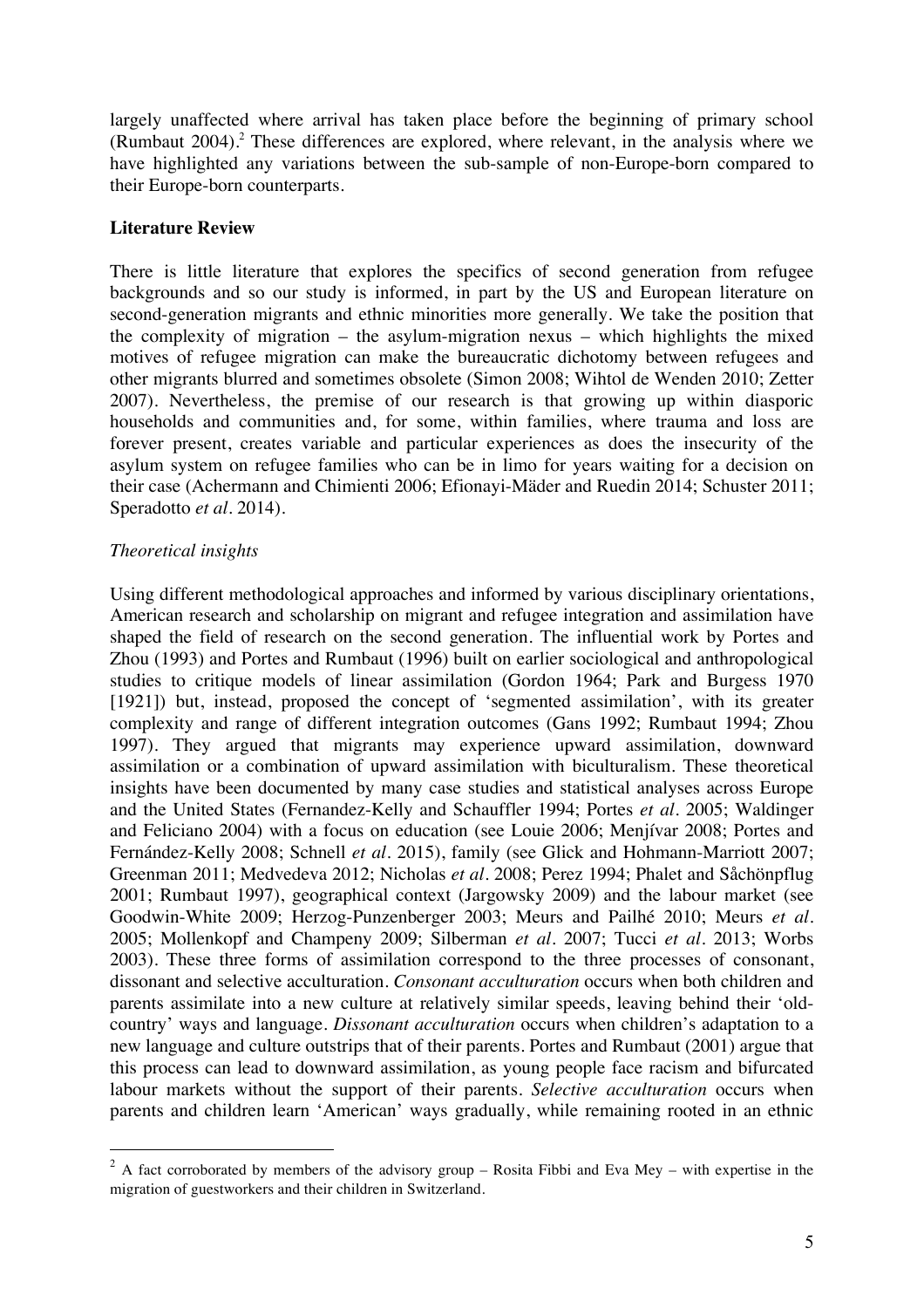community. This is an important process, especially for those who are subject to discrimination.

The perspectives on assimilation and acculturation used by Portes and Rumbaut (2001) have been criticized because of their static and essentialised view of culture (Abu-Lughod 1991; Ossipow 2011), the empirical reality is that the children of migrants do not follow similar trajectories; experiences and outcomes can vary and are contingent on the segment of society into which they are being incorporated (Greenman and Xie 2008; Kroneberg 2008). In short, some may be 'assimilated' into a racial or ethnic minority status that entails systematic disadvantages compared with society as a whole. Using mixed methods, Kasinitz *et al*. (2009) examined the social, economic, cultural and political lives of young adults of immigrant parents from five different nationalities in New York City. Their conclusion was that secondgeneration immigrants fare surprisingly well with their English fluency and movement into mainstream jobs compared to those held by native-born New Yorkers. In terms of education, the second generation surpassed not only their immigrant parents, but also America-born minorities. Similarly, Alba and Waters (2011) explored the integration of second-generation migrants in the United States and Europe. They argue that variations in second-generation trajectories are affected by the interaction between immigrant-group characteristics and national and local contexts. Diversity in education, the labour market, housing and justice is determined by a complex constellation of economic, social, cultural, environmental and political factors. As a consequence, 'integration outcomes' differ within and between the various groups within the same national and local context.

### *The second generation*

The first studies on the second generation appeared in the 1930s and 1940s. These studies focused on the identity of descendants of Japanese (Smith 1928) or Italian immigrants (Child 1943), relying on the earlier works of the Chicago School of Sociology and its peers (Park and Burgess 1970 [1921]); Thomas and Znaniecki 1918). Both authors questioned the acculturation and behaviour of the second generation compared to those of their parents. Thirty years later, in the general context of a rise of public interest in discrimination and racism, Chiswick (1977) addressed the question of the second generation from an economic perspective, studying their earnings and focusing on the varying effects on their integration depending on which parents were foreign-born. Despite these isolated examples, interest in the second generation became a major areas of research and scholarship in the 1990s with the studies by Portes and Zhou (1993) who, as we noted earlier, developed the concept of segmented assimilation to explain differential outcomes. This academic work led to large research programmes in the US and Europe that have contributed to the deepening of knowledge on contemporary second-generation behaviour and social life. These include:

- the Immigrant Second Generation in Metropolitan New York (ISGMNY) project (Kasinitz 2008; Kasinitz *et al*. 2002, 2004, 2009);
- the Immigration and Intergenerational Mobility in Metropolitan Los Angeles (IIMMLA) project (see for instance Rumbaut 2008a, 2008b; Zhou and Lee 2007, Zhou *et al*. 2008);
- the Integration and Education Survey (TIES) in Europe, which studied the integration of the children of immigrants at school and on the labour market in cities in eight European countries (Crul and Vermeulen 2003; Crul *et al.* 2012a, 2012b).

Contemporary research on the second generation focuses on their social, educational, economic, cultural and inter-generational lives. Their integration in local neighbourhoods and communities, together with subjective and fluid understandings of belonging and identity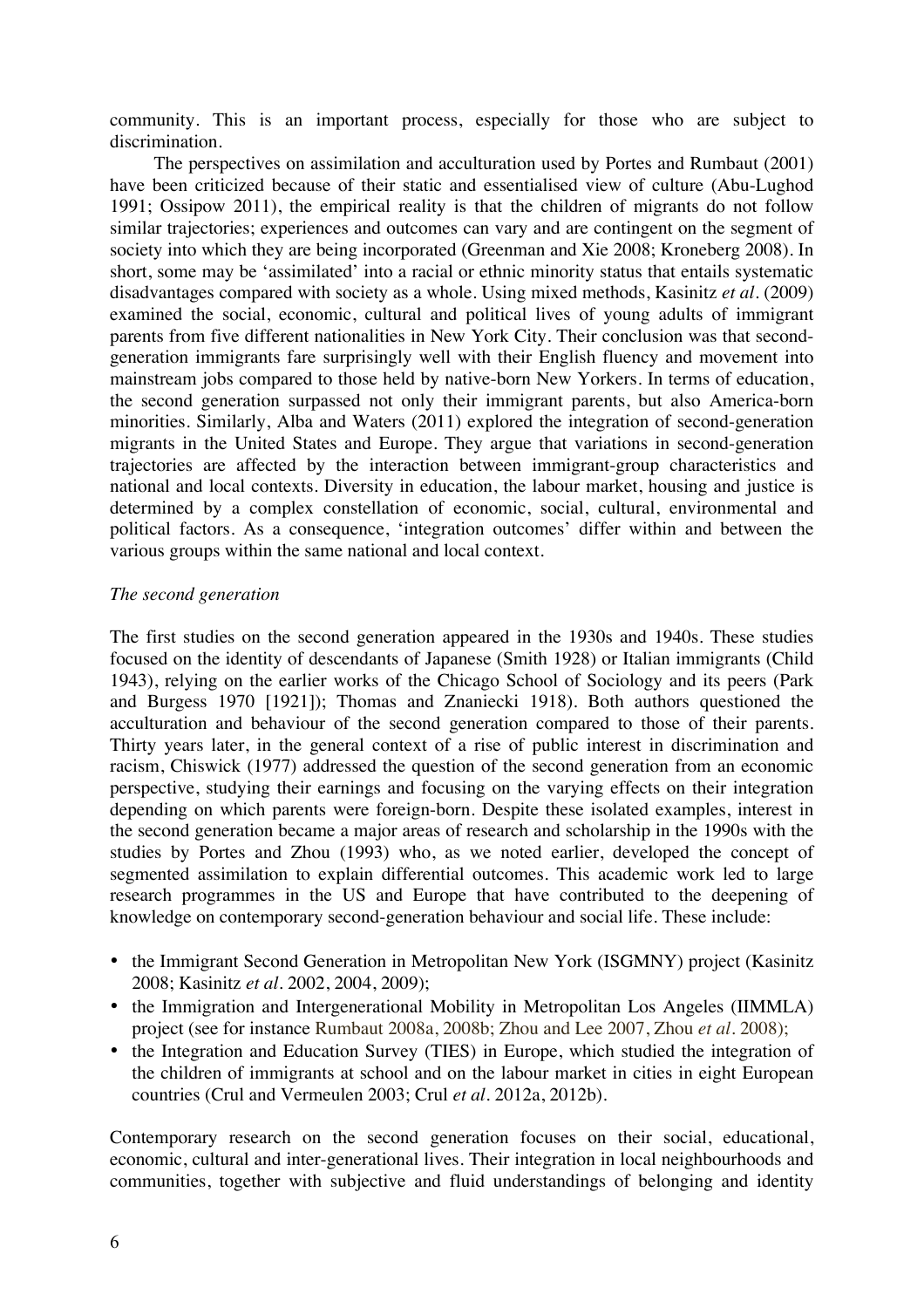have been explored in the literature. Globalisation and new technology enable much greater participation in transnational activities and allow plural, diffuse and fluid identities (Portes 1992). Greater mobility in the shape of visits to the country of origin both challenges and confirms the migrant second generation's identity and results in transnational social spaces (Boccagni 2012; Faist 2013; Gardner and Mand 2012; Levitt and Waters 2002; Zeitlyn 2012). Moreover, the Internet transcends geographic distance and boundaries and offers a site through which transnational identities are shaped (McGinnis *et al*. 2007). The second generation represents a substantial number of the population in the United States and Europe. According to Rumbaut (2008a) there were 30 million US-born second-generation in 2006, of whom 17.4 million were under the age of 18 (www.migrationpolicy.org). In Europe, with countries reporting different datasets and having different laws on citizenship acquisition, it is difficult to estimate the true size of the second generation. However, a number of statistical studies have documented the profile of the second generation in Europe and the United States. On both sides of the ocean, their parents (the first generation) were labour migrants who came from rural backgrounds and had low levels of education (Crul and Mollenkopf 2012). Their parents have often struggled to integrate the labour market and have experienced higher unemployment rates than the native-born (Crul and Mollenkopf 2012; Albertini *et al.* 2011). In the United States, the first generation of new migrants was mostly Hispanic or Asian (Crul and Mollenkopf 2012) whereas, in Europe, non-European immigrants came mostly from countries on the southern and eastern borders of Europe (Turkey, Morocco, Ukraine...) and from former colonies.

#### *Education*

The variable educational outcomes between and within different groups are well documented (Bolzman *et al.* 2003; Crul and Holdaway 2009; Dustmann *et al*. 2012; Fernández-Kelly 2008; Fleischmann *et al.* 2011; Juhasz and Mey 2003; Mollenkopf and Champeny 2009; Portes and Hao 2004; Portes and MacLeod 1999; Rumbaut 2005; Zhou 2009). Class, culture and racism in schools – including stereotyping based on colonial and post-colonial discourses – are known to influence outcomes (Phoenix 2009; Warren 2005). Stereotyping can also have a positive impact. Research in the USA demonstrates how Asian (especially Vietnamese) migrant youth were stereotyped as a model minority and therefore benefited from structural and ideological advantages over other non-white minority groups; their self-esteem was reinforced by their teachers' high expectations (Conchas and Pérez 2003; Kasinitz 2008; Kim 2006; Zhou and Bankston 1998). Educational success is mostly determined by a person's parents' educational and socio-economic levels, including language skills (Bilgili *et al*. 2015; Dustmann *et al*. 2012; Feliciano 2005). To a lesser extent, cultural origin and gender also have some influence (Brinbaum *et al*. 2012; Storen and Helland 2010). These individual determinants can, however, be balanced by structural and social factors.

Cross-national research in Europe indeed identifies institutional variations within educational systems as a factor shaping educational outcomes (Crul *et al.* 2012a). Children with less-educated parents are particularly dependent on the educational system to balance this lack of capital (Portes and Fernández-Kelly 2008). It is known that early access to school – and mixed schools in terms of the socio-economic and cultural backgrounds of the pupils – has a positive effect on the scholastic achievements of the children (Bilgili *et al*. 2015: 15): the longer the time spent at school before selection to academic tracks, the greater the chances of high academic attainment among the children of migrants (Crul and Schneider 2009). However a correlation of educational and family policies and a positive macro-economic context are necessary in order to balance out the potential family educational deficit; however, even then, equality in the opportunities for educational mobility is not guaranteed (Crettaz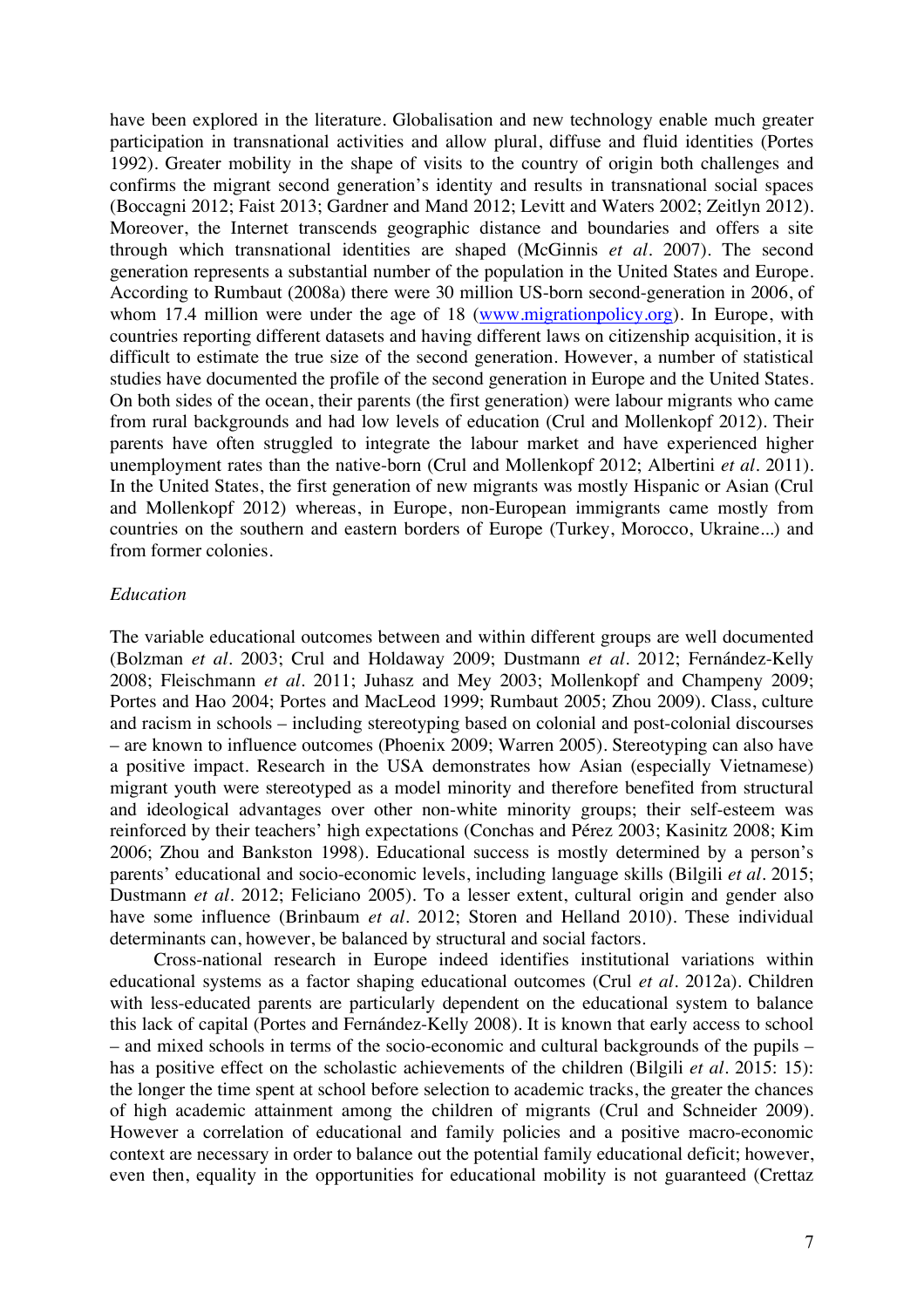and Jacot 2014). The affective support of the parents can sometimes decrease the negative influence of the lack of educational capital in a family although it does not manage to balance it out completely (Crul and Schneider 2009; Schnell *et al*. 2015) nor does it make up for the school's lack of support (Schnell *et al.* 2015). The older siblings can also play an important role in advising and helping their younger family members at school, especially when they have reached a higher level of education (Crul and Schneider 2009).

However there is no one single outcome, there are differences between members of the second generation in terms of school achievement and these can be gender and racialized. While there is inter-generational upward mobility (Albertini *et al.* 2011) it is important to consider differences that reflect individual, family and structural contexts. Intergenerational mobility needs to take into account more complex data than merely the comparison between children's educational status and that of their parents. As the labour market could be ethnically or racially segmented, the comparison between second generation and their counterparts who have native parents may be much more significant and reveal that what was seen only through intergenerational comparison as downward or upward mobility appears, in fact, as horizontal mobility (Zhou and Xiong 2005). Moreover the relatively greater success of migrants' offspring at school does not automatically guarantee the children's better integration (Thoreau and Liebig 2012).

The limited research available infers that the Europe-born children of refugees can face greater disadvantage than second-generation children with a non-refugee backgrounds (McBrien 2005). This is due to their parents' pre- and post-migration experiences. Whether prior to migrating or during the journey, experiences of trauma can result in psychological and physical scars (Burnett and Peel 2001; Davies and Webb 2000; Heptinstall *et al*. 2004; Lustig *et al*. 2004). Once in the country of refuge, lengthy bureaucratic processes and the associated uncertainly of the future, coupled with the refugees' insecure immigration status can result in stress, a greater risk of ill health and therefore a lesser capacity to engage with their children. The consequences for the latter may include poorer educational performance, economic stagnation, blocked mobility and ambiguous belonging (Suárez-Orozco *et al*. 2011; Yoshikawa 2011). Moreover, separation from kinship groups and feelings of loss can affect migrants' integration and orientation towards the country of residence (Alitolppa-Niitamo 2004).

### *Employment*

Regardless of migration histories and backgrounds, people from ethnic minority groups have higher rates of unemployment, earn less, are more frequently located in service-sector jobs and are less likely to be in managerial and professional positions than their white counterparts, in both Europe and the USA (Crul and Mollenkopf 2012; Heath and Cheung 2007). Moreover the labour market is a site of racism and discrimination (Virdee, 2009). Among the second-generation, those with the lowest educational levels are most disadvantaged in the labour market (Crul and Schneider 2009).

Refugees are more disadvantaged than others in the labour market, regardless of remigration skills and experiences (Bloch 2008). Though their experiences are not uniform and some refugees do arrive with and/or accumulate economic capital (e.g. East African Asians in Britain, see Robinson 2003) their disadvantages can persist. The consequence of disproportionately high levels of unemployment or of low pay, even when compared to other minorities, means that refugees have fewer resources to support their children at school which can impact on educational outcomes.

Strategies for improving the different employment outcomes by ethnic group have focused on human capital deficits through skills training and education and, for refugees and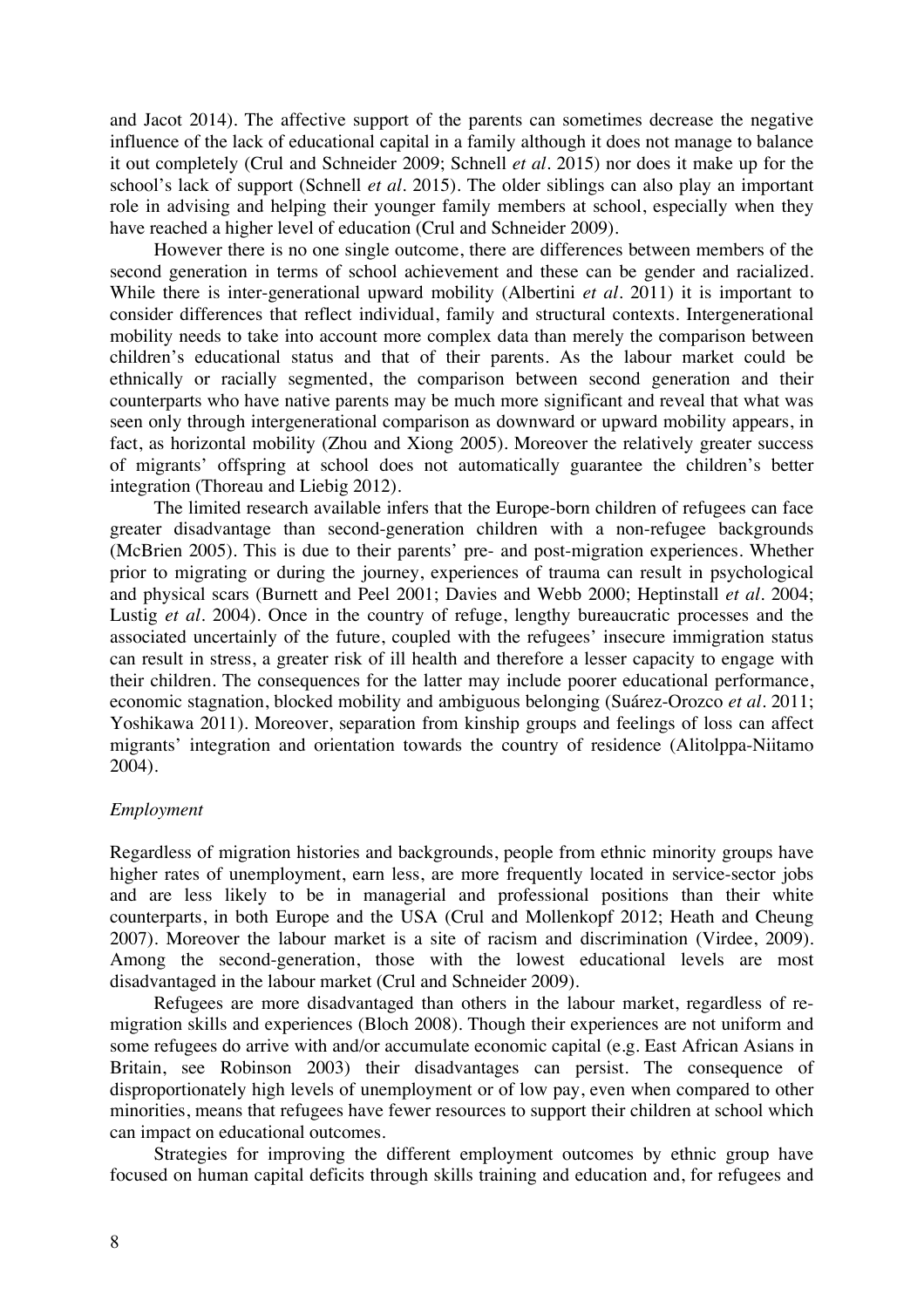new migrants, language acquisition and/or improvement. However, racism and discrimination are present in all aspects of the labour market (Bloch *et al*. 2013; Virdee 2009). In the UK, Heath and Cheung (2007) refer to the 'ethnic penalty' as a way of expressing the intangible discrimination that, when all other things are equal, still lead to worse labour market outcomes among people from ethnic minority groups. In Switzerland, Fibbi *et al*. (2006, 2007) have shown that some members of the second generation (such as those from Turkish backgrounds) are subjected to discriminatory practices while, in France, the second generation has disproportionately high rates of unemployment (Meurs *et al*. 2006; Simon 2003) and experience discrimination that prevents access to high-status and well-paid occupations (Meurs *et al*. 2006; Silberman *et al*. 2007). Nevertheless, compared to their parents, the second generation seems to fare better in the labour market and earn higher wages (Crul *et al*. 2012a).

### *Transnational relations/activities*

There has been a growing body of research and scholarship on transnationalism since the 1990s although relatively little is known about second generation and even less about second generation from refugee backgrounds. There are four transnational fields – social, cultural, political and economic. Research with refugees suggests that transnational activities will vary according to aspirations for return, the relationship with the nation state, transnational capacity (such as financial resources), obligations based on kinship and the closeness of kinship ties in the sending country (Al-Ali *et al*. 2001, 2002; Bloch 2008; Horst, 2008; Lindley, 2010). Migrants are thought to be more transnational than their children but the second generation can still maintain linkages that are often facilitated by their parents (Levitt, 2009).

Technological developments make transnational engagement accessible for many and enable ties in multiple geographical spaces (Portes *et al*. 1999), a concept which Glick Schiller *et al.* (1995) have labelled 'simultaneous embeddedness'. The main aspects that bind these ties are communication, remittances, political involvement and travel (Audebert and Doraï 2010; Mckay 2007; King *et al*. 2011; Wessendorf 2007).

Over the past few years, social scientists have also explored relationship between transnational relations and integration (Amelina and Faist 2008; Crul *et al*. 2012a and 2012b; Dekker and Siegel 2013). Transnational activities among second generation, like the migrant generation, will depend on ideas of nationalism and nation engagement, described by Glick Schiller and Fouron (2001) as 'long distance nationalism'. For some scholars transnational links of both the first and the second generation help their integration (Portes 1992) and integration and stability allow transnational ties to continue overtime (Kasinitz 2008). Whereas for other authors these transnational ties might be a reaction to racism and stereotyping in the host country (Glick Schiller and Fouron 2001). However for second generation engagement will be limited, in some instances, by language, by distance and capacity and willingness to visit the heritage country, by parental orientation, by the ties of kinship.

Literature specifically on refugees' transnational behaviour is rare (Al-Ali and Koser 2002; Al-Ali et al. 2001; Hammond, 2013) but those that do exist describe the political and economical aspects of the transnational ties which refugees have with their home country (Horst 2008), questionning their belonging and identity (Wilding 2012) or their integration following the same line of thoughts than for other second generation migrants (Bakker et al. 2014).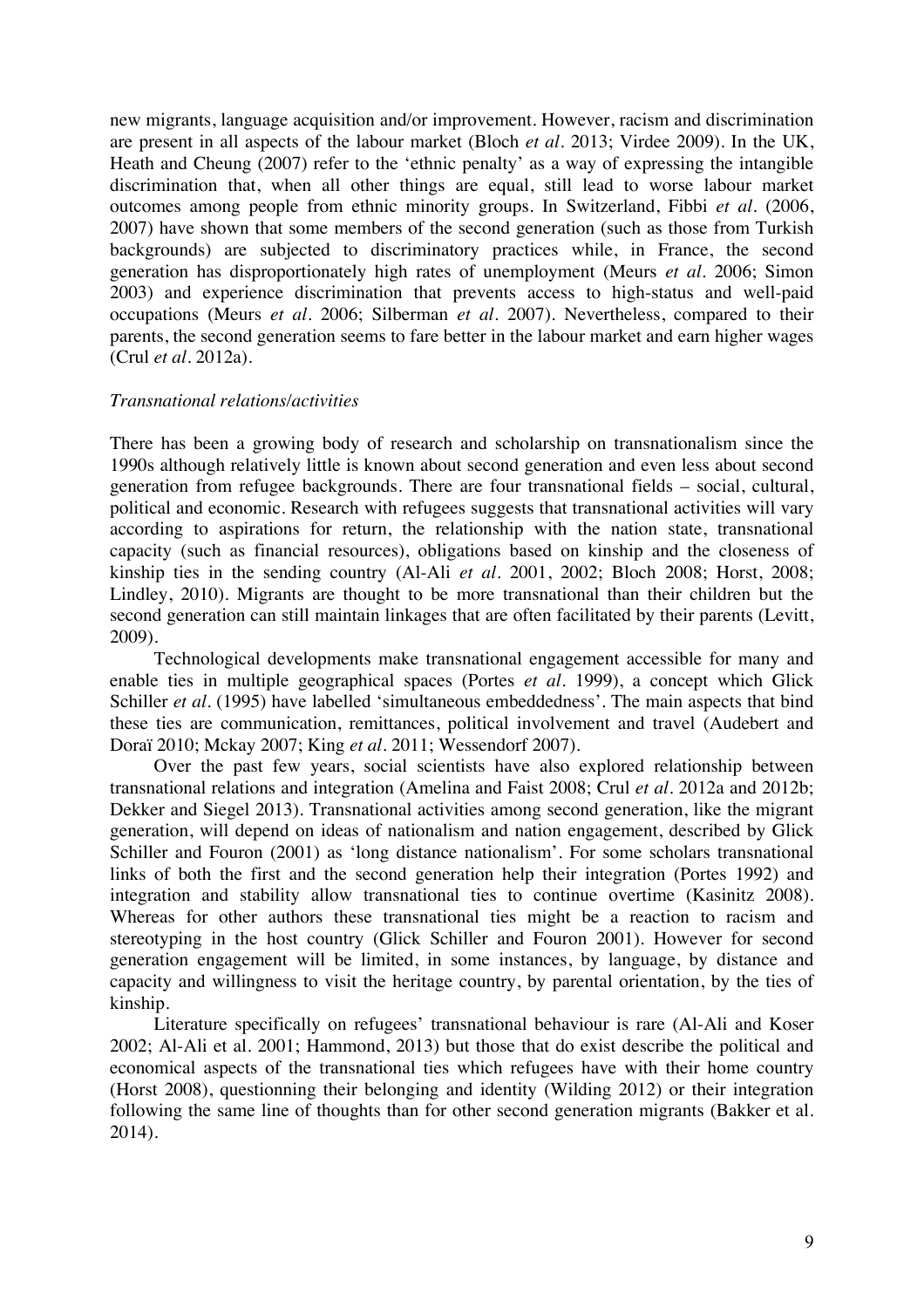# *Identity and belonging*

Second-generation migrants are often described in the literature as having fractured and fluid identities, multiple belongings and contradictory notions of home. They tend, however, to talk about their self-identity more openly than their parents do (Kasinitz *et al*. 2009). For refugees, negotiating and renegotiating the old and the new homes can also include an aspiration to return 'home' or a realisation that home as they knew it no longer exists and cannot be revisited (Gilmartin 2008; Sirriyeh 2010; Staeheli and Nagel 2006). However home is not only a physical place, and studies on transnationalism and translocalism highlight the complexities between mobility, emplacement, belonging and engagement in transnational social spaces (Al-Ali *et al*. 2001; Glick Schiller *et al*. 1992, 1995; Levitt 2009; Portes *et al.* 1999). The significance of identity and belonging varies in different contexts, particularly within the private and public domains (Crul *et al*. 2012a). States play a role in facilitating or preventing pathways to belonging through integration, settlement and citizenship policies (Gilmartin 2008; Kofman 2005; Wanner 2004). Moreover, Valentine *et al*. note that identity '…is also dependent, at least in part, on an individual's identity being recognised or accepted by a wider community…' (2009: 236). Thus identity is relational and interactive, not something developed by individuals in isolation. Experiences of inclusion, exclusion and racism shape identity. Research amongst Somali young people (aged 11 to 18) in Britain and Denmark found that Somalia occupied a significant place in their self-identity if they had personal memories of the country but was more abstract if they relied on the stories of others (Valentine *et al*. 2009). State responses to integration and the presence of community facilitated a sense of local belonging in British society rather than a strong attachment to the nation. Research in Europe has also noted how belonging is more strongly associated with the locality of residence than with the nation-state (Centlivres *et al.* 1991; Crul *et al*. 2012a).

Identity comprises a blend of personal, social and cultural self-conceptions. Cultural identity, argue Rothe *et al*. '…refers to the sense of solidarity with the ideas, attitudes, beliefs and behaviours of the members of a particular cultural group' (2011: 75). Understanding the identity and belonging of the Europe-born children is therefore particularly crucial as it could prevent the development of a reactive ethnicity (Çelik 2015; Diehl and Schnell 2006; Rumbaut 2008a).

In the rest of this working paper we will present our main findings and reflect on them in relation to the existing literature. In particular we consider the specific case of the adult children of refugees and how as a second generation group they may or may not have specific experiences based on the exile backgrounds of their parents and across national contexts. We also consider the intersections between and within the three countries of heritage groups.

# **Findings**

This part of the working paper reflects the main thematic concerns of the project and is divided into the following sections: parental background, education, employment, transnational relations/activities, identity and the ways in which refugee backgrounds shape lives. Intertwined with these themes are experiences of racism, some comparisons with and attitudes of parents and expressions of belonging. For a more in-depth view of the results in each context, please see the country reports (Bloch *et al.* 2015).

# *Context of Reception and Parental background*

Pre-migration histories, reasons for seeking refuge and experiences in the receiving country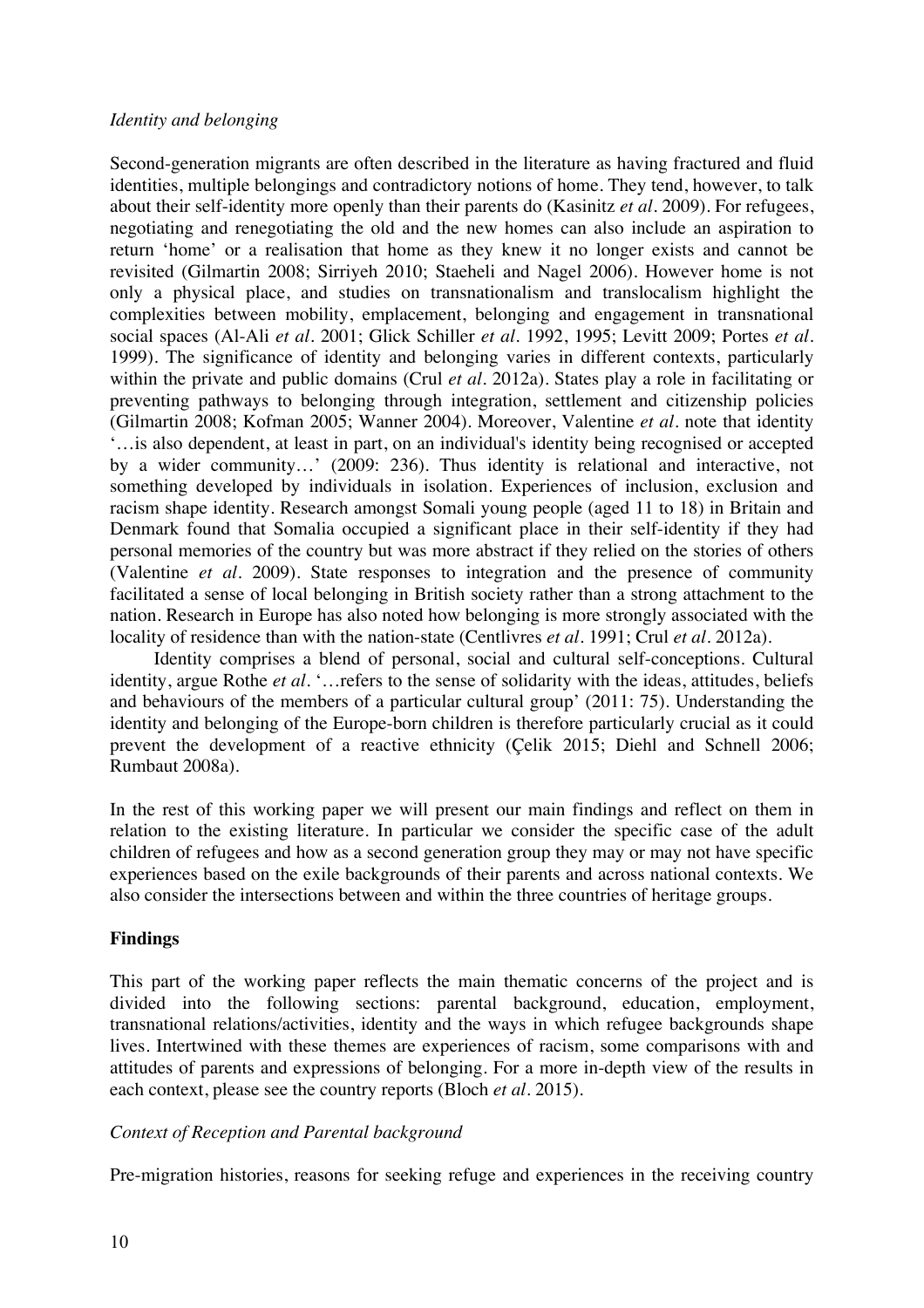vary between the three countries and three groups. In France and to a lesser extent in Switzerland, refugees from Vietnam arrived in the mid-1970s and tended to be of middleclass or more affluent urban background, while those in the UK were mainly uneducated coming from rural areas and resettled from the refugee camps in Hong Kong. Due to the colonial connections between Vietnam and France, a number already spoke French and so were immediately advantaged compared to their refugee counterparts in the UK who did not speak English. On arrival in the UK, the Vietnamese were included in a refugee dispersal programme which placed them in cities, towns and even villages across the country. Many subsequently moved to London to access the already existing Chinese and Vietnamese communities. Refugees from Vietnam arrived in Europe as programme refugees and so had refugee status on arrival – avoiding the insecurity of the asylum system and refugee determination process - and they received language, cultural awareness and economic orientation classes on arrival in reception centres prior to dispersal.

Tamil refugees from Sri Lanka began to arrive in Europe in the early 1980s as a consequence of the civil war and of ethnic discrimination. In the UK, Tamils used different modes of entry including student visas, asylum-seeker applications and family reunion. Ethnic persecution and/or political activity linked to this, were the drivers for migration and the basis for asylum claims. Their pre-migration skills and education varied though, unlike their Vietnamese and Kurdish (see below) counterparts in the UK, around half were educated to degree level. Their educational levels, coupled with pre-existing social and community work in the UK and English language skills, as a consequence of colonial links, has provided this group with important social capital. Tamils in France and Switzerland were less educated than their UK counterparts and there was less pre-existing community than in the UK with its large South Asian and growing. Tamils arriving in Paris were initially from professional backgrounds while subsequent arrivals were less educated, working mainly in un- or lowskilled employment. Tamils arrived in Switzerland, for the most part, a decade later than they had in France and the UK and tended to be from non-professional and often rural backgrounds. Most settled in the German-speaking part of Switzerland although the community in the French-speaking part of the country, around Geneva and Lausanne, is wellorganised.

Kurds from Turkey were almost uniformly fleeing ethnicity-based persecution and a number had been and continued to be politically active in exile. Arriving in Europe as asylum-seekers from the early 1990s – although some arrived in the 1980s after the Turkish military coup – Kurds from Turkey tended to have low or sometimes no education at all and came largely from rural areas in the east of the country. On arrival, community organisations were crucial for their help in finding housing, providing information and assisting with asylum claims. The majority did not speak English or French prior to migration. Politics and community activism are important components of everyday life in the UK, France and Switzerland.

Our study hypothesised that the socio-economic background of the parents, their experiences on arrival in Europe – including refugee reception and resettlement policies or statutory provisions – and their subsequent integration into or separation from ethnic and wider communities would all impact on the experiences of their children. In the research interviews we asked about the parents' employment experience, language acquisition and skills, association with communities, participation in community and faith groups and transnational linkages. We found that parental experiences impacted on the lives of their children in particular in relation to the transmission of identity, community languages, aspirations and, significantly, their agency or exclusion from active participation in statutorysector provision. Their capacity for involvement was the most evident in education, where having language skills and an understanding of education systems enabled more active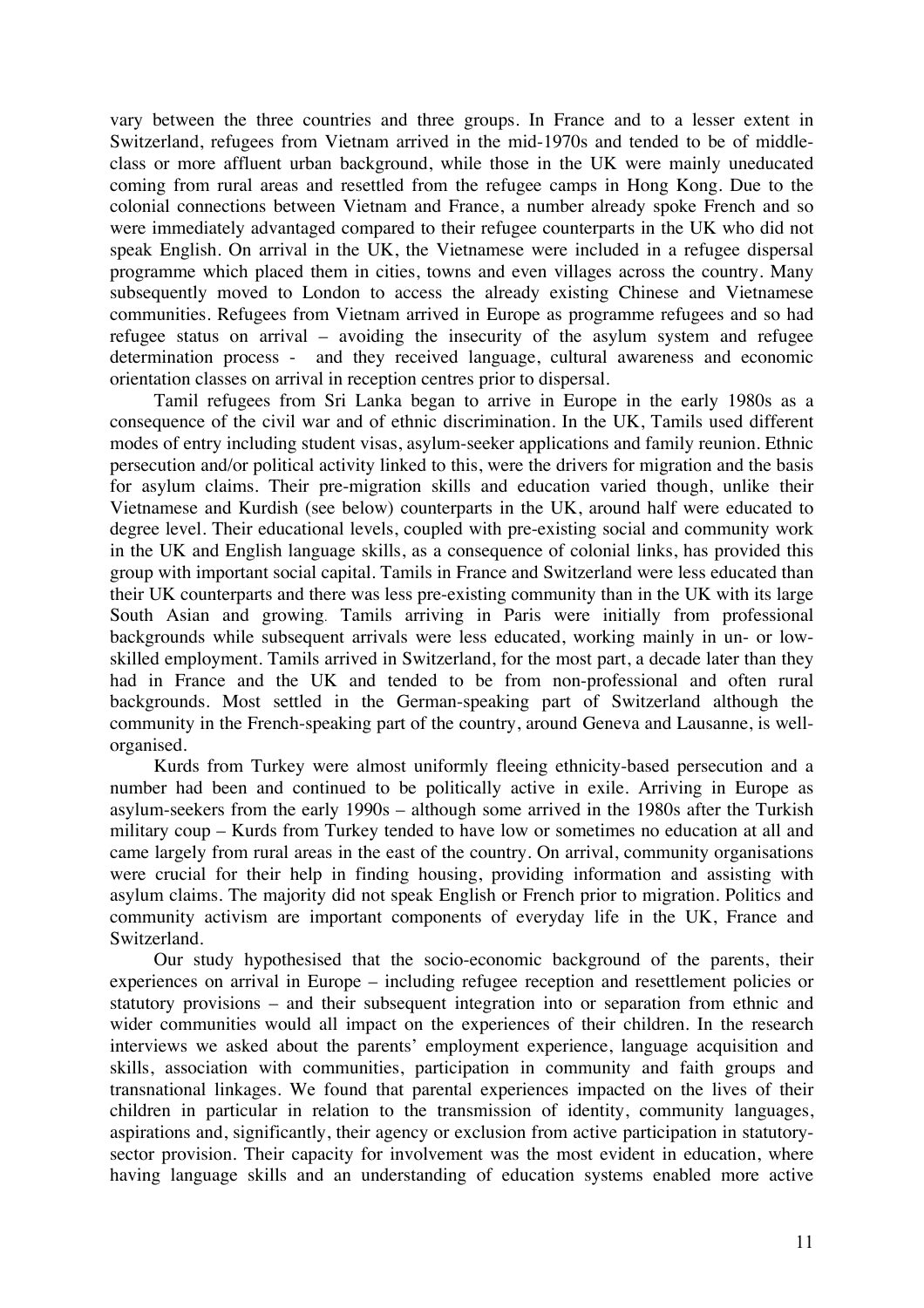participation and a greater capacity to maximise potential opportunities. Clear examples of this were the Tamils in London or the Vietnamese in Switzerland, with their higher levels of education, better language skills (English and French respectively) and close-knit community networks. The latter in particular was vital for the exchange of information which would ensure that their children were able to access the best schools and obtain the high levels of support for learning outside of the statutory provision. These themes will be developed in further publications drawing on this fieldwork.

### *Education*

Education, regardless of parental background, was central to the narratives of almost all of those interviewed. Their parents were usually orientated towards education, as it offered a route to the social and economic mobility that many of them had not been able to enjoy. Most were either attending university or were graduates at the time of their interview and many recalled their parents' wish for them to pursue a professional route, as that was deemed to offer security and status. Our results confirm the upward mobility between the first and second generation migrants found elsewhere (see among others Dustmann et al.  $2012$ ).<sup>3</sup> The educational outcomes of the sub-sample of non-Europe-born compared to their Europe-born counterparts were largely the same, confirming previous literature that age of arrival has differing impact (Rumbaut 2004).

Parents supported their children through the system in different ways and with differing capacities. One area that was uniform across research sites was the impact of background and language skill on parental involvement and ability to knowledge of systems and participate in school communities and their children's education. Those with the language skills of the country of settlement and from more affluent backgrounds were better able to help with homework, pay for private and group tutoring and be actively involved in the school community: almost all those of Tamil heritage in the UK and in Switzerland had been tutored, though for some it was a real financial burden. As shown in previous studies, parents' educational background is an important factor explaining children school achievement. Those of Vietnamese origin in Geneva area and Paris and of Tamil origin in London benefited from the social and economic capital that their more-middle-class and educated backgrounds offered, going to better and often selective schools (in the UK), attending the top universities and pursing professional studies and careers. In contrast, those of uneducated or less-educated origin, with parents in low-skilled employment, usually attended the local school with children from mixed but less-affluent backgrounds. As Rojda, a woman of Kurdish heritage in London, noted this too impacted on teacher attitudes,

It was like you are working class; you are not going to get anywhere. That was the attitude the middle-class teachers have towards the working-class student.

Those with lesser or no education and/or without language skills were more excluded, had to rely on their children to interpret in meetings with teachers and were less able to provide academic support in the home. Moreover, some parents were excluded from active participation by their long and unsocial working hours. However, this did not necessarily mean an absence of interest, and support could derive from other kin, including relatives such as uncles, aunts, grandparents or older siblings or from friends in the neighbourhood.

 <sup>3</sup> The results in Switzerland (see country reports) offer cases of social reproduction when the parents (first generation migrants) were already well educated, their children did not over performed them.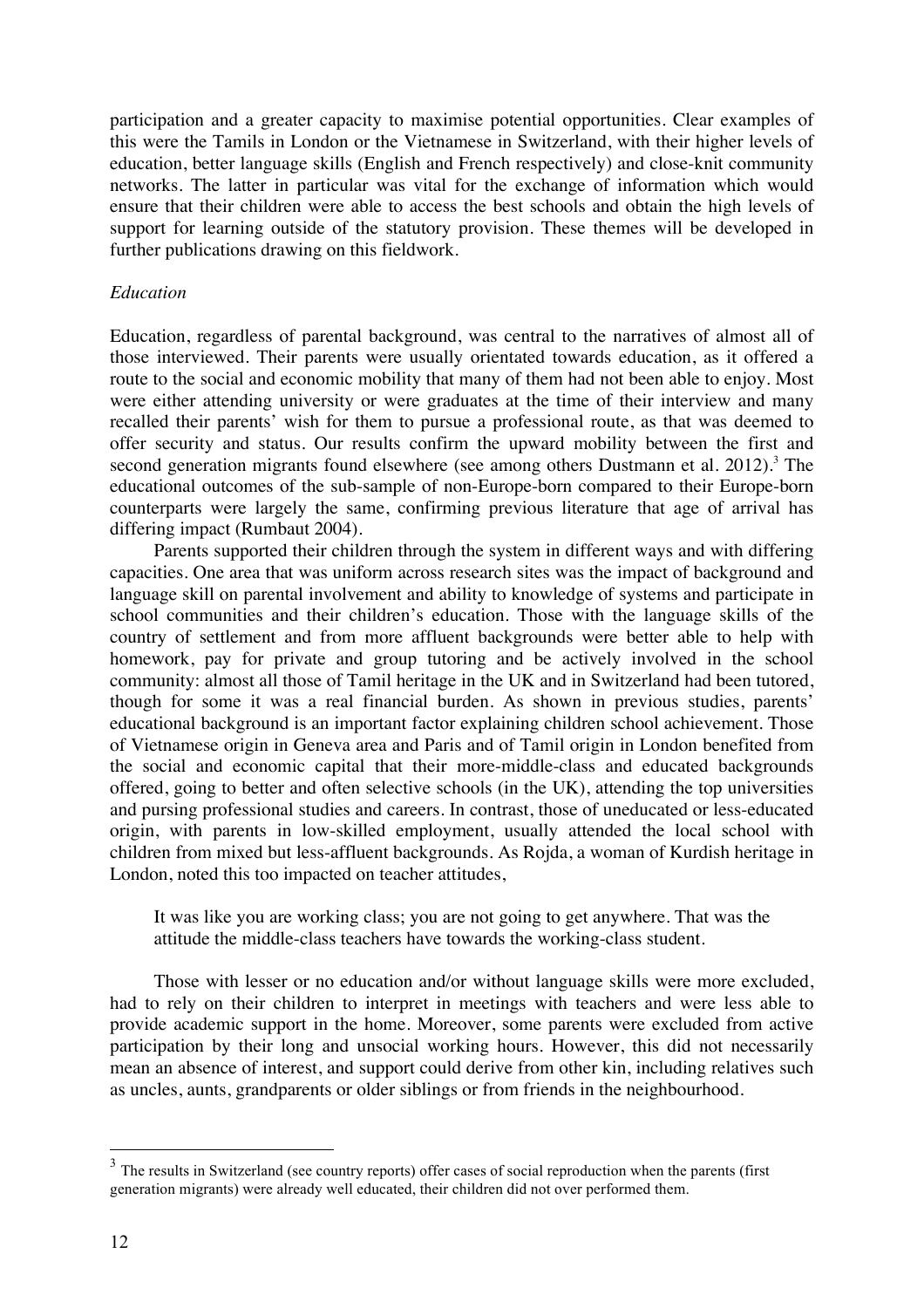Experiences of racism were also evident but variable in context and community. Those who had been educated in diverse and multi-ethnic schools were less likely to have experienced racism than those in less-diverse schools. As highlighted in the literature, mixed schools in terms of socio-economic and cultural background of the pupils might not only decrease cases of racism but also have a positive effect on scholastic achievements of the children (Bilgili *et al.* 2015; Crul and Schneider, 2009). Geography was therefore crucial in comparing experiences in terms of cross- and intra-national contexts. Within schools, there were experiences of racist name-calling, bullying and teasing about the pupils' names and teachers and other pupils making racialised assumptions based on ethnic stereotyping. These assumptions could be advantageous as well as destructive. For instance, in the UK, stereotyping by a teacher, based on post-colonial and gendered assumptions of South Asians as hard-working and academic (e.g. Kaliban, a male of Tamil heritage from London, who said people assume South Asians are 'really academic or really good at maths'), can act to the pupils' advantage. Similarly those of Vietnamese background in Geneva felt that they benefited from racialised views of 'Asians as nerds' at school and in employment. Conversely however, teachers make negative assumptions about children of Kurdish background, assuming that their educational trajectories are similar, or should be similar, to their parents; these pupils are consequently often advised to pursue vocational rather than academic routes (e.g. Sibel, a young women of Kurdish heritage from Geneva).

Notable across all three research sites was the lack of engagement in schools with the background of those we interviewed which meant that schools failed to support the specific needs of children of refugees and their families and try to balance these inequalities: for instance support within the school system in London and Paris for English / French language support as most started school speaking community languages (in Switzerland they were offered French classes) or the provision of interpreters at parent consultation meetings. Children from refugee backgrounds were subsumed into the broader 'ethnic minority' spectrum which meant that the specific factors that might affect refugee families – such as insecurity of status, the geographic mobility that characterises dispersal, trauma and loss – were unsupported.

### *Employment*

The literature describes employment as a site which crystallises ethnic inequalities even when education might have equalised them. Our results provide a more balanced picture in the case of children of refugees. Table 4 (in Appendix) shows that the main activity among half of those interviewed was employment, 48 per cent were students and two per cent were unemployed at the time of the interview, though a number of students were also working parttime to support their studies in all three research sites. Those working full-time were largely in skilled work and this included professional work such as teaching, banking and accountancy, IT and fund-raising for charities. The majority of our interviewees have improved their educational, professional and social situations compared to their parents' situation in the host country. Those who are working were generally satisfied with their working lives which seem commensurate with their skills and qualifications. Except for a few – who were working in family or community businesses - our interviewees were fully integrated into the wider parts of the labour market. If children of refugees manage to achieve successful professional position despite the hardship they encounter during their trajectories it is thanks to the high aspirations of the parents for them and the will of a social revenge that works as driver. The parents of Padmakavi for instance move areas to allow her to apply in a a more selective school (i.e. grammar school see country reports) emphasising that she had to take opportunities in the UK which were unavailable to them in Sri Lanka.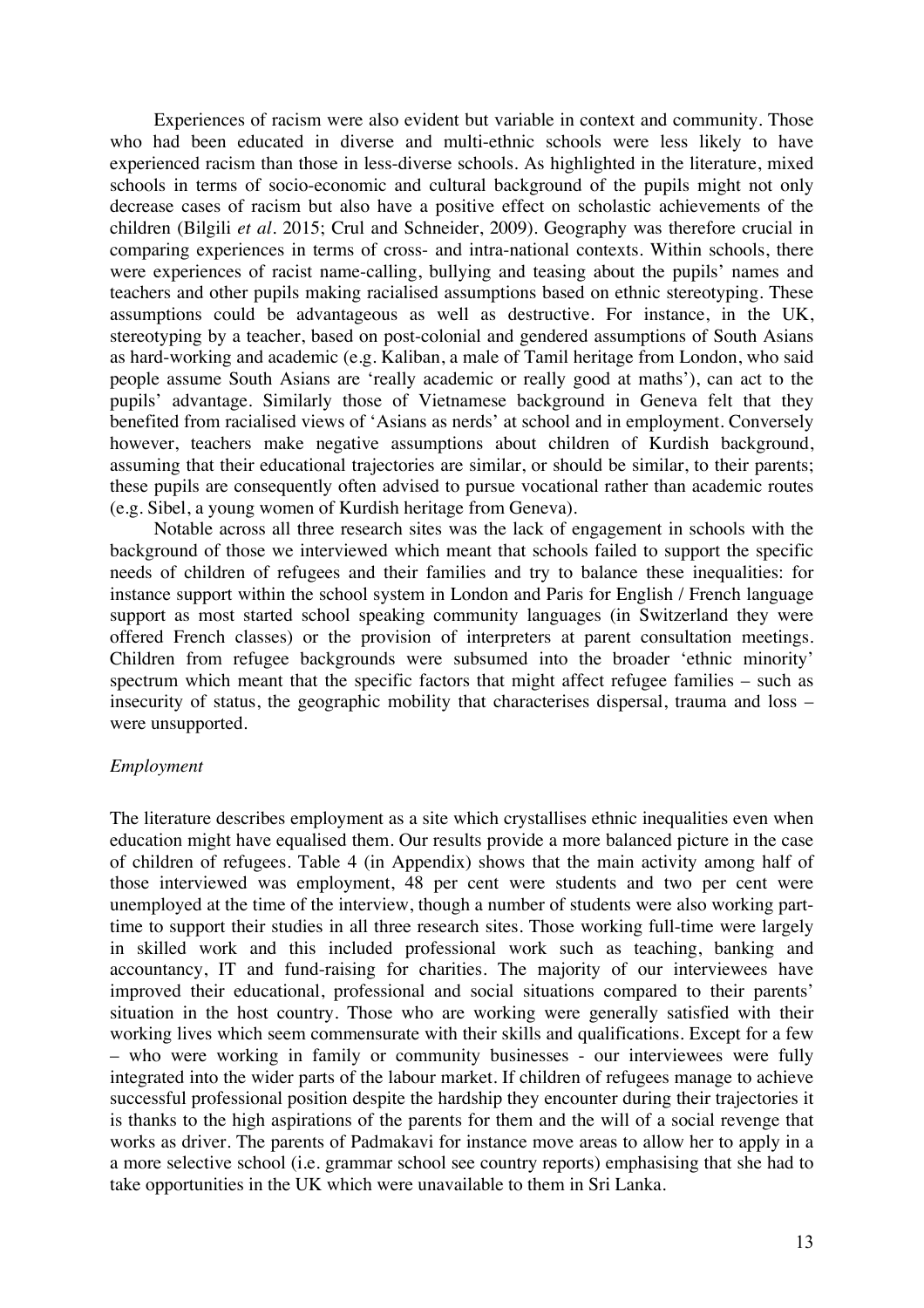I know my dad just really wanted me to do either Dentistry or Medicine […] apparently it's because back in Sri Lanka they don't get a lot of opportunities to go to university, so I think that's why being a doctor there is like, the highest you can be in Sri Lanka, so I think that's why they think that. […] They didn't go to university, like they couldn't afford to go. So, yeah, for me yeah it was a definite I was going to go to university... you had to go to university (Padmakavi).

While some did not experience overt racism, there were examples of racialised stereotyping and/or discrimination in the work place. In the following quotes, Quan, a man of Vietnamese heritage living in London, talks about assumptions at the supermarket where he had worked in the past. Similar observations about stereotyping were made by interviewees in Paris and the Geneva area.

I think in terms of, not being racist or anything like that, but my manager, she saw that I was a kind of hard-working ethics kind of person, in terms of being oriental and stuff (Quan).

Some had experienced workplace discrimination and, among Kurds in Geneva area and Paris, there was the added dimension of discrimination based on religion. Amed, a Kurdish man from Geneva who worked in a senior role in finance, describes, in the quote below, how he has constantly had to push to achieve, due to others' persecution of difference and because he came from a visible minority.

My name is Amed and it was obvious that, if my name was Mario and I came from Italy, it would be less difficult. It is just that I have to make twice the effort to achieve the same professional promotion…Today, I have a very good position, I have been promoted several times, but I still feel that I have to make more effort because my name sounds Muslim…I am a foreigner.

Looking to the future, the upward inter-generational mobility looks likely to continue. Those who are currently students are often studying for specific professions. For example, among those from a Tamil background in London, there was a bias towards medical and related professions, meaning that employment is likely to be well paid and secure, locating this cohort within the middle classes. In Switzerland, Vietnamese students would most probably enter professions such as engineering, medicine and law or hold high positions in marketing, communication and banking, as these related to their studies.

### *Transnational relations/activities*

The literature on transnational relations and activities highlight inter-generational differences as we noted above with the migrant generation often the facilitator of ties and activities (Haikkola, 2011). Our research confirms a similar inter-generational pattern. Whilst the parents of those interviewed often socialised and worked within close-knit co-ethnic groupings and some were actively involved in community associations, the second generation were far more mixed in their social groups and networks, not only in their country of residence but in relation to their transnational associations. The connection with the country of heritage, not surprisingly, was less strong and more ambivalent among the adult children of refugees than for their parents, though this varied between and within the three countries and groups involved in the study. While nearly everyone had visited the country of origin since the initial emigration, the trips often evoked a conflictual relationship with their parents'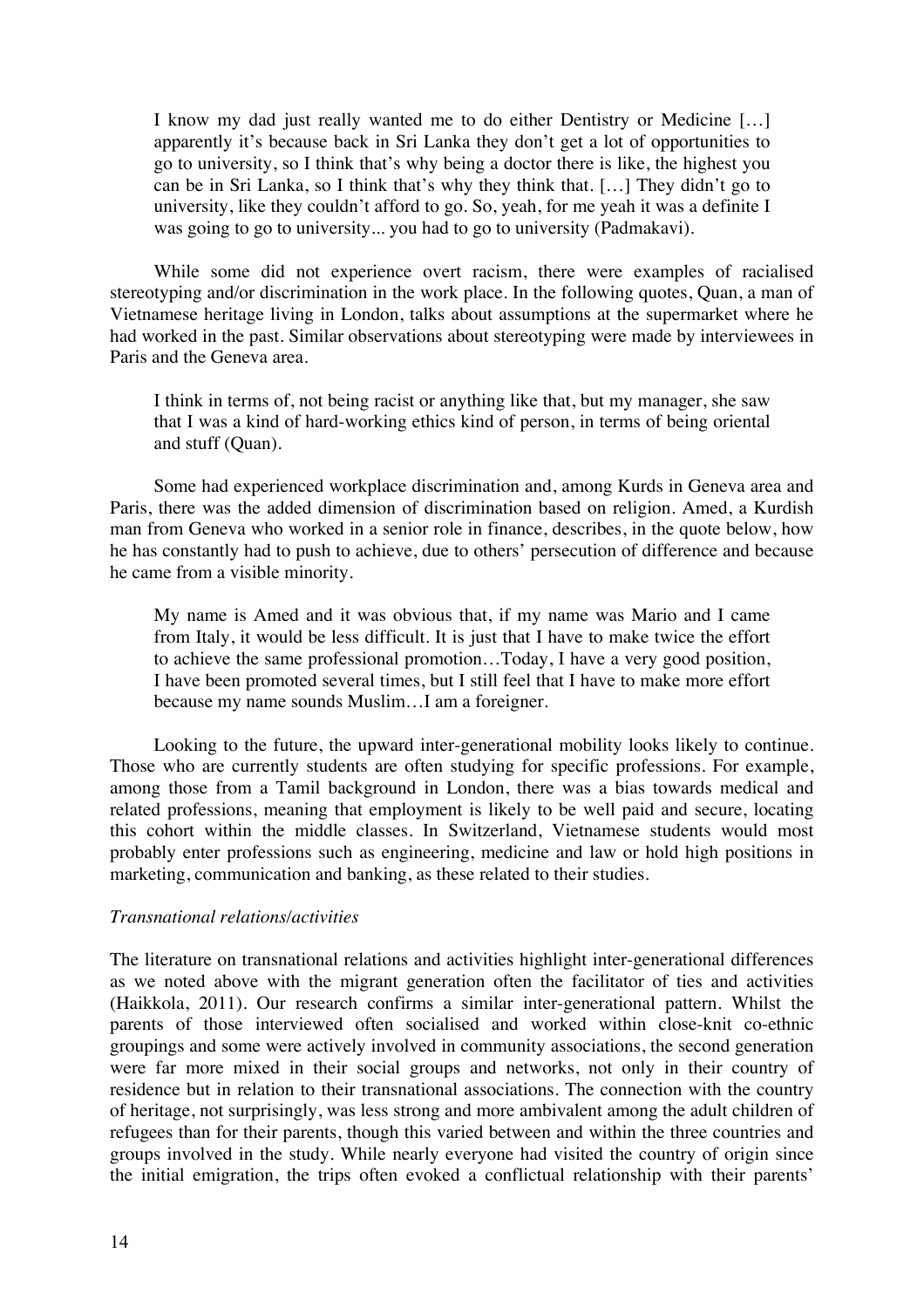country of origin, often 'feeling a foreigner in the homeland of my parents'. Alongside this, family members were often dispersed internationally, and this wider diaspora meant second generation individuals often visited family members in different countries outside the countries of origin.

In the UK, transnational relations were largely social and included visits, audio/visual communications and social media though Kurdish and Tamils had been involved in political activities. This contrasted with their parents' generation, many of whom also had economic ties sending remittances to family members in the country of origin. In contrast, in Paris, some of those interviewed, notably those with Tamil and Kurdish backgrounds, regularly sent money to their families in the country of origin in addition to visits 'home'. In Switzerland, some young people took part in fund-raising activities or sent remittances though this tended to be on a more *ad hoc* basis. Those born outside Europe mentioned a stronger attachment to their country of origin than their counterparts born in Switzerland; they tend to visit and communicate more often with members of the family in the country of origin. The types of transnational activity were also influenced by the reasons for migration and the extent of close family links in the country of origin. This meant that those with Vietnamese backgrounds were less connected to Vietnam itself, though they maintained contact with family in the diaspora. Long-haul international travel is expensive and so visits were also affected by their economic capacity to make the journey.

Those who had made return visits to the country of their heritage, which was the majority of those interviewed, had varied and often complex feelings about their experiences. Not quite fitting in, being from but not of, being seen as foreign and rich, and being bored stuck in villages with nothing to do, were all accounts of these visits. However, others found the visits inspiring and enjoyed gaining more insight into their parents' lives pre-migration; they also helped them to appreciate much more not only their background but also their opportunities in Europe. There was almost no aspiration for 'return' migration; our interviewees were well and truly rooted in Europe and this European component was often an important part of their identity formation, as the next section explores.

# *Identity*

We find in our interviews this idea of a fluid identity described in previous research about the second generation. Understandings of identity were often complex, contextual and linked to external perceptions – that is, how others visualise you – as well as strongly influenced by refugee histories and ideas of nation, homeland and persecution. In all three countries, there was a tendency to include the country of origin within the self-descriptors of ethnicity, either as the identity or as part of a dual identity – for example: 'I'm Tamil' (Abi), 'I'm Kurdish…a British citizen…but that doesn't make me British' (Alia), 'I'd call myself British, but from Vietnam' (Chi) and 'I am French of Kurdish origin' (Sultan). 'Not quite fitting in' was a feature of identities, as Ezgi, a woman of Kurdish heritage, conveys:

I'm British, I know more about British history and things than Turkish stuff. But I'm seen as a foreigner in Turkey, I'm seen as a foreigner here in some ways.

Amongst our interviewees this was expressed in different ways according to the heritage and refugee background. For Tamil and Kurds, the fact that they came from a discriminated minority shaped their perceptions of self and their desire to stress their ethnic identity. The idea of being a 'minority within a minority' (Kurds subsumed within the Turkish category, Tamils assumed to be Indians and Vietnamese as Chinese) related to a lack of recognition of this identity shaped their own self-identity and represent an important part of their dual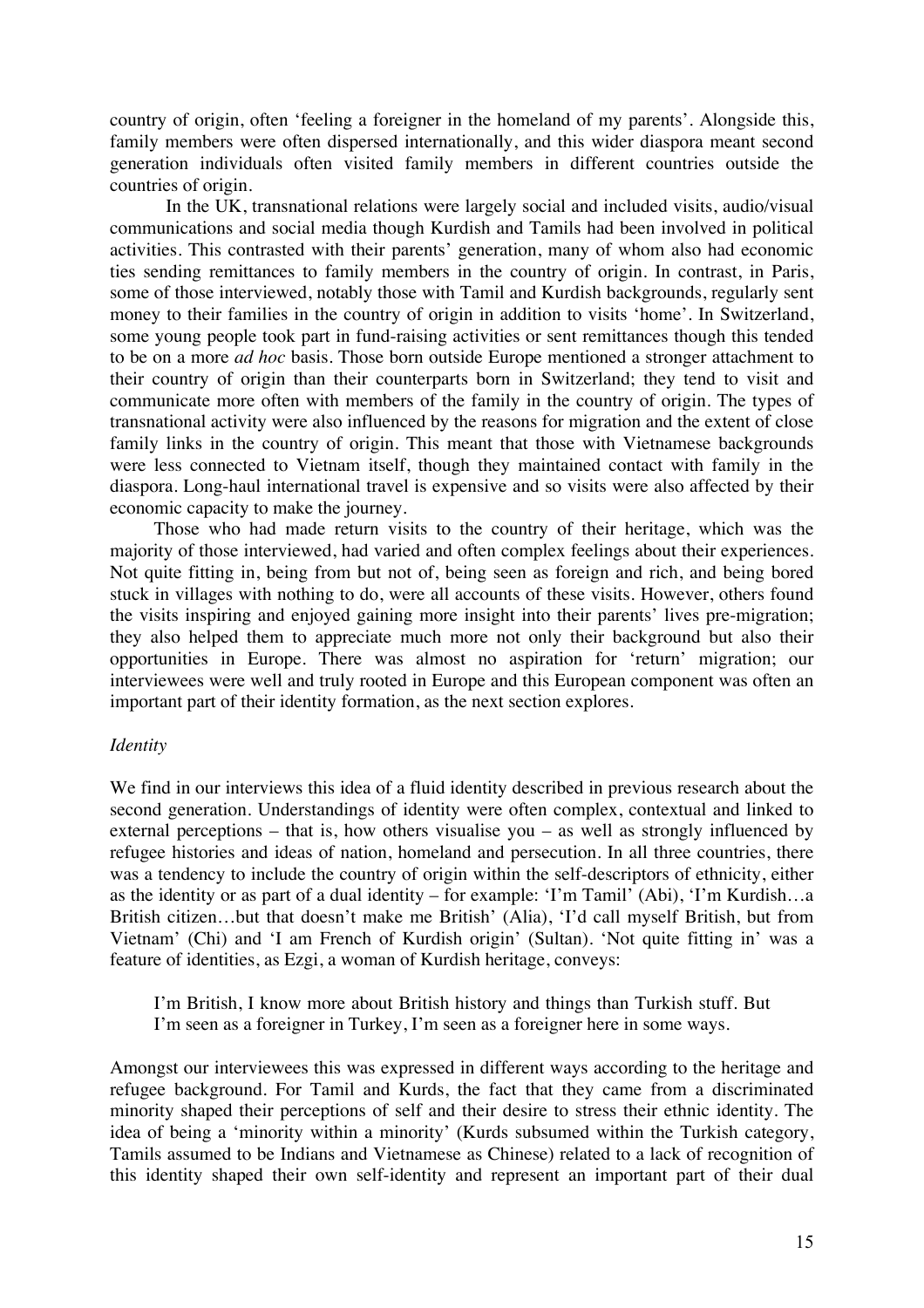identity. This is the case of Rojda, a young woman from London who felt that her Kurdish identity was a matter of principle.

For all those people who were massacred and slaughtered, I feel like it's my duty to stand up and say 'I am Alevi, I am Kurdish and nothing will change that'.

For some, being constantly perceived as foreigners creates complex feelings, as evoked by Sultan, a man of Kurdish origins in Paris.

When I am in Kurdistan, I'm not like them. I have my French lifestyle. They see me as 'French'. And when I return here, they [French people] see me as foreign, the 'Kurd'.

For some, this means needing to prove their belonging and loyalty, as mentioned by Sibel – a woman of Kurdish origin from Geneva.

We have always to justify our identity, we have always a label, we have to endorse a label.

We also asked our interviewees about the importance of transmitting aspects for their identity to their children which was mostly hypothetical as only eight of the 135 we interviewed had children. However there were clear ways in which aspects of identity were seen as important to maintain. First, was through to partner choices – potentially continuing the tradition of arranged marriages (among some Tamils in France and in Switzerland) and having a shared Alevi background and political ideology (among some Kurds). Language was seen as important in relation to identity and intergenerational transmission and, as most adult children of refugees had themselves attended language schools, they saw this as something they would do with their children for language acquisition. However, not everyone spoke their heritage language fluently and there was a recognition that this could depend on partner choices. Finally for some religion was important as a way of transmitting ethics, values and moral frameworks. Some of our participants explained there were family expectations to marry in a co-ethnic partnership, although this certainly did not always happen within our sample.

The feeling of belonging differs not only according to the heritage and refugee background but also according to the context of reception. In France and Switzerland, the majority of refugee children we met felt respectively 'French' or 'Swiss' and thus recognised – in contrast to the situation in the UK – a form of French/Swiss 'nation-ness' (Anderson 1983). Yet they also admitted to combining elements of French culture with other references received from their family or by frequenting different networks linked to the foreign origins of their parents. In the UK, interviewees described feelings of not being 'from here' and of being a 'minority within a minority'.

# *Refugee backgrounds shaping lives*

We wanted to know, from the perspective of the second generation, whether coming from a refugee background had shaped their lives and, if so, in what ways. Many alluded to generalities such as making them more open-minded and more tolerant and giving them a greater understanding of diversity; for others, developing an interest and passion for politics, needing to work that little bit harder to succeed for their parents' sake and making the most of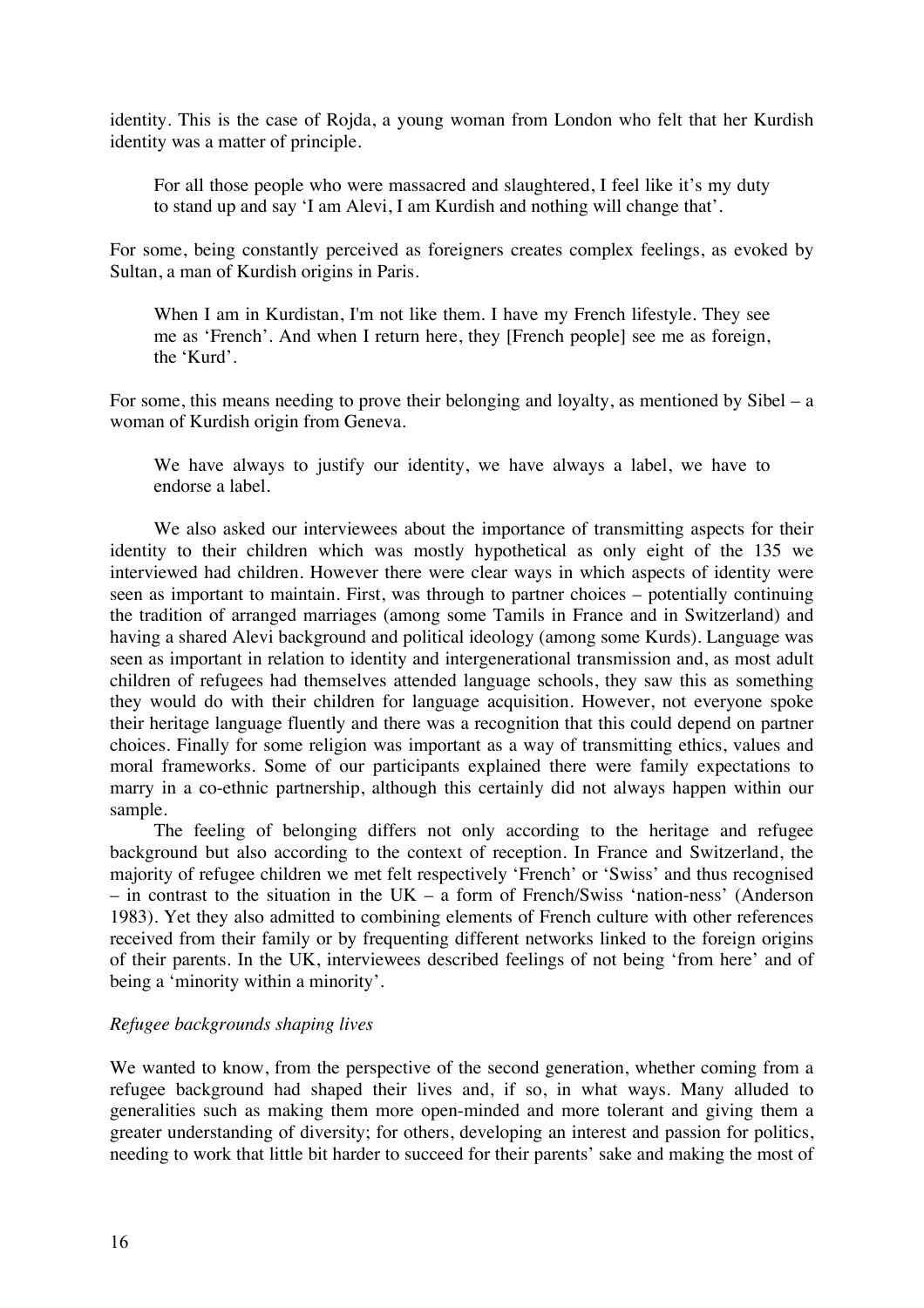their opportunities were some of the ways in which interviewees felt that their refugee backgrounds had shaped their lives.

In a minority of cases, the impact had been more direct and specific and the interviewees experienced the causes of their parent's exile as significant in their lives. For example, a minority of Kurds and Tamils from the three research sites alluded to their political activities or active interest and engagement in 'homeland' politics. Some of the Kurds also expressed an interest in left-wing and union politics, particularly in France and Switzerland, reflecting the political orientation of their families and reasons for exile. In the following quote, Dilan – a woman living in Paris – explains the background to her political engagement.

From early childhood, my uncle [a PKK activist] taught me everything and my father too; he wanted me to be aware of everything that happens in the world. The whole family was participating weekly in activities of the associations. My father also participated in hunger strikes. All this has influenced my political involvement.

In France and Switzerland, our interviewees' refugee backgrounds also influenced their career choices and decision-making. Some young adults were pursuing medical careers specifically to be able to work in Kurdistan or in humanitarian work. A number of Kurds in France and Switzerland had relatives who had joined the Kurdish army fighting against Islamic State in Syria and were considering this future for themselves. In the three settings, those with a Tamil background were more engaged in cultural and social activities than in politics. In the UK, this included student Tamil societies orientated towards social and cultural activities and, to a lesser extent, politics – but this latter was linked to the current situation in Sri Lanka. However, these activities were seen to be important as a mechanism for maintaining attachments with their Tamil heritage and formed a central part of the interviewees' identity. Those from Vietnam, across the three research sites, were not actively engaged in politics. Nevertheless, a minority were involved in fund-raising activities and donations to schools and hospitals in Vietnam and maintained ties with the country through this work. What our research has found is that the parent's reason for exile could impact on the identity and activities of their children. In short, being from a refugee background and the nature of that background really did shape lives.

### **Conclusion**

The research, with its focus on the experiences of the European born adult children of refugees, set out to address an increasingly important gap in the literature. First it set out to explore the specificity of the refugee and asylum background on the experiences of the European born adult children of refugees and secondly to examine the role of the reception context and statutory provision on the experiences of those growing up in refugee families. The empirical focus of the research was on education, employment, social networks, transnational activities, identity, family lives and on the ways in which refugee backgrounds – including policy - may have shaped lives. Our research found differences and similarities between the three country of origin groups and the three contexts.

Significant in the experiences of the adult children of refugees were the circumstances of exile and the pre-migration skills, and the class backgrounds of parents. Among those from Kurdish and Tamil backgrounds, the ethnic persecution experienced by interviewee's parents prior to migration could not only shape political and community engagement in the country of residence but could also influence transnational engagement, identity and ideas of home. With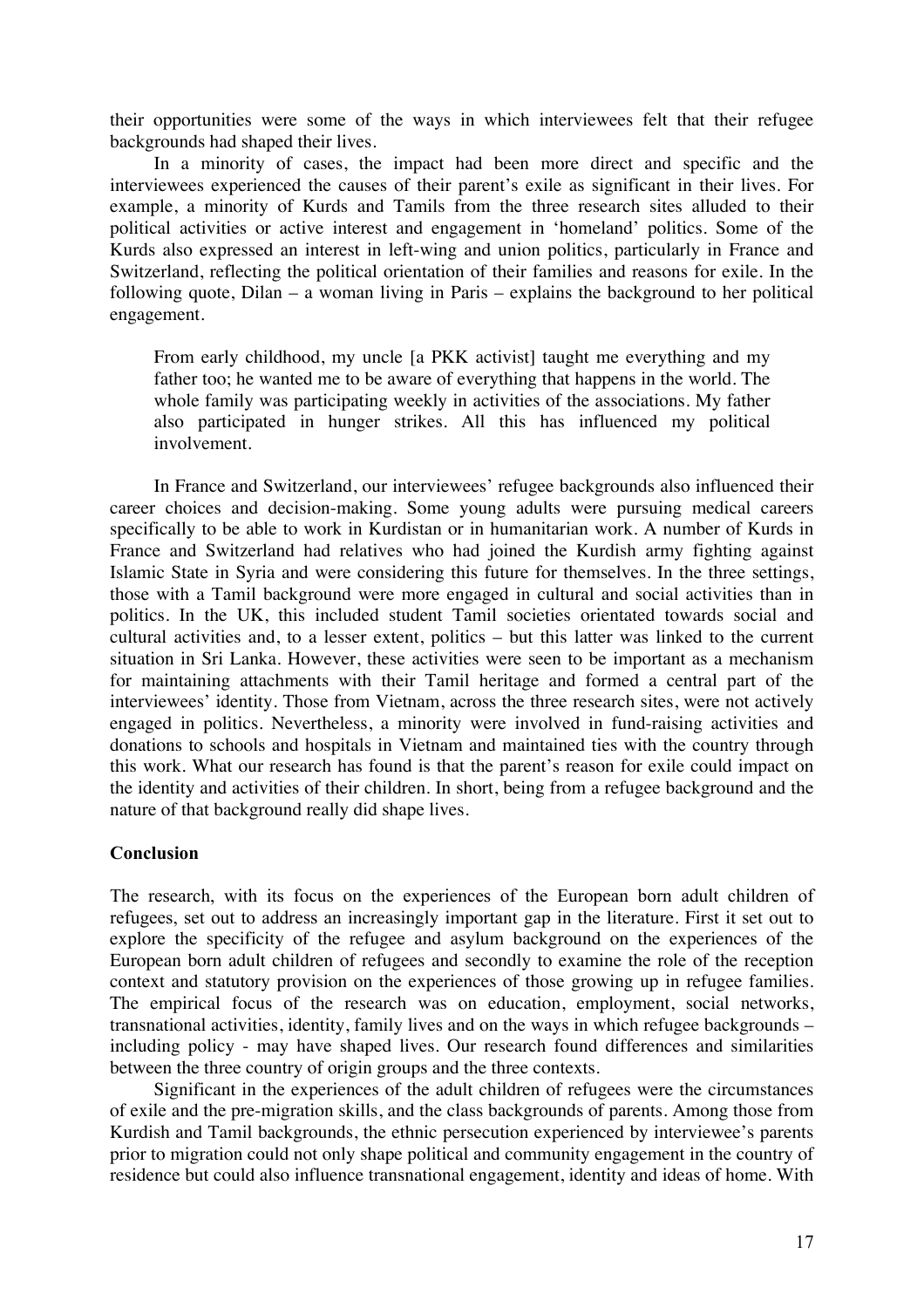regard to class backgrounds, Vietnamese in France and Switzerland and Tamils in the UK were more educated and middle class than others and the colonial linkages between France and Vietnam and the UK and Sri Lanka also provided the advantage of language skills, for some, on arrival to Europe. The social and economic capital that some refugees arrive with results in advantages for their children within education but also for some, in relation to longer term aspirations and employment and career expectations.

Refugee and asylum policy and country policies around diversity could also affect the experiences of the second generation. Dispersal, insecure immigration status and the sometimes protracted nature of the asylum determination process could impact on families and on geographical mobility. Country policies around ethnic diversity (French and Swiss assimilationist policy or British multiculturalist policy) did result in more plural expressions of identity in the UK context although this did not impact on belonging, aspirations for return or engagement in community or transnational activities.

We found important similarities across groups and contexts regarding education and employment. Significant was the upward mobility of the majority of our interviewees when compared to their parents and their success relative to others with regard to educational achievements and employment outcomes. These positive trajectories overcame the school system's lack of awareness and engagement with their backgrounds and possible additional needs, the disadvantage and poverty of some of their parents, the low levels of social and economic capital among some of the parent cohort, the insecurity associated with the asylum system and experiences of racism, discrimination in certain institutional and neighbourhood contexts.

We also found that the second generation vary in their identity and evoke complex forms of belongings. Hyphenated identities as well integration policy can challenge the ideas of the state. Indeed, the three groups had transnational relations (visits to the parents' country of origin; different forms of communication with their family), but there was almost no desire to go to live in the heritage country. The transnational ties and practices of second generation differ from the migrant generation with the former largely exempt from the responsibilities of remittances. There were also differences between the three groups in relation to the reasons for migration and the extent of close family links in the country of origin. Whilst some had mixed and sometimes ambivalent feelings about their parent's country of origin others identified more closely with the heritage country and engaged in political activities.

We conclude by emphasizing that refugee backgrounds were significant in shaping lives, in both passive and active ways. Parents were ambitious for their children educationally and professionally seeking to create stability, security and in some cases to make up for the ruptures they had experienced as a consequence of civil war, ethnic conflict, persecution and exile. Coming from a refugee background could also influence work choices, world views, tolerance and an appreciation of the opportunities and material well-being experienced compared to that of their parents and of the people in their heritage country. Moreover, political consciousness and engagement was another area where refugee backgrounds shaped lives, more strongly among those whose families were from discriminated against minorities in Turkey and Sri Lanka. For Kurds language was an important expression of the politics of identity and of the freedoms of expression that exile had brought. Among others language was a significant facet of remembering and staying connected with pasts, including the refugee past. Refugee backgrounds shaped lives in different ways and central to these differences were the reasons for exile and the on-going situation in the country of heritage.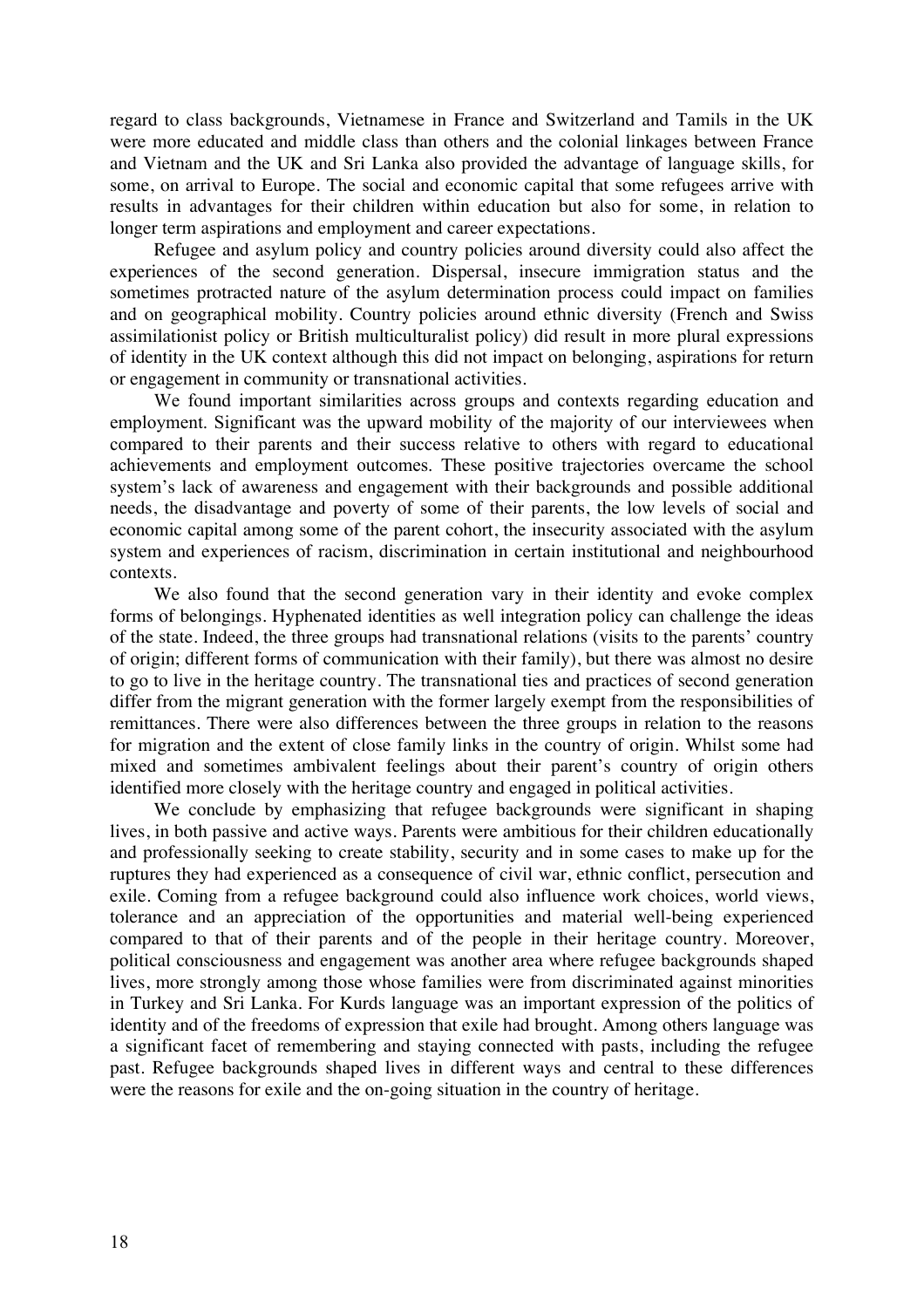# **Appendix**

| London                                                                 | Geneva area                                  | Paris                                                                                                                 |  |  |
|------------------------------------------------------------------------|----------------------------------------------|-----------------------------------------------------------------------------------------------------------------------|--|--|
| Tamil Society, Manchester<br>University, in person and<br>via Facebook | Personal contact of<br>researcher            | Centre d'Action Sociale<br>Protestant (CASP), in person                                                               |  |  |
| Tamil Society event,<br>Queen Mary, U. of London                       | Hindu Temple of Geneva<br>and Lausanne       | Maison du Tamil Eelam France<br>in person et Facebook                                                                 |  |  |
| Local councillor and<br>community activist, East<br>London             | FC Blue Star Facebook                        | Organisation des Jeunes<br>Tamouls de France, in person<br>and via Facebook                                           |  |  |
| Personal contact, once<br>removed                                      | Personal contact of<br>advisory group member | Association Franco-Tamoul de<br>Paris 14ème et 15ème, in person                                                       |  |  |
| Tamil UK Facebook                                                      | Snowballing through<br>interviewees          | <b>INALCO</b> Institut National de<br>Langues et Civilisations<br>Orientales (through Tamil<br>professors), in person |  |  |
| Tamil Society, Brunel<br>University                                    | Tamil youth organisation                     | ORT (Organisation de<br>Réhabilitation Tamoule) France,<br>via Facebook                                               |  |  |
| Snowballed through<br>interviewees                                     |                                              | Snowballed through<br>interviewees                                                                                    |  |  |
| Through academic<br>colleague                                          |                                              | Through academic colleague                                                                                            |  |  |

*Table 1: Networking and gatekeepers – Tamil interviewees*

*Table 2: Networking and gatekeepers – Vietnamese interviewees*

| London                                                                                                   | Geneva area                                                              | <b>Paris</b>                                                                                         |  |  |
|----------------------------------------------------------------------------------------------------------|--------------------------------------------------------------------------|------------------------------------------------------------------------------------------------------|--|--|
| Freelance Vietnamese<br>oral-history researcher,<br>contact through Evelyn<br><b>Oldfield Foundation</b> | <b>Association des Vietnamiens</b><br>Libres de Lausanne                 | Association Générale des<br>Etudiants Vietnamiens de Paris<br>(AGEVP), in person and via<br>Facebook |  |  |
| Personal contact of<br>researcher                                                                        | Fédération pour l'Intégration<br>des Migrants et des<br>Migrantes (FIMM) | Cadres et dirigeants<br>Vietnamiens en France<br>(CDVF), in person                                   |  |  |
| Snowballing through<br>interviewees                                                                      | <b>COSUNAM</b> (Comité Suisse-<br>Vietnam)                               | Union des Etudiants<br>Vietnamiens en France<br>(UEVF), in person                                    |  |  |
| Personal contact of<br>researcher, once removed                                                          | Cercle Culturel Lang Viet                                                | Union des Jeunes Vietnamiens<br>de France (UJVF), in person<br>and via Facebook                      |  |  |
| Cold-calling in shops and<br>restaurants                                                                 | <b>Association Huong Viet</b>                                            | <b>INALCO</b> Institut National de<br>Langues et Cultures Orientales<br>(students), in person        |  |  |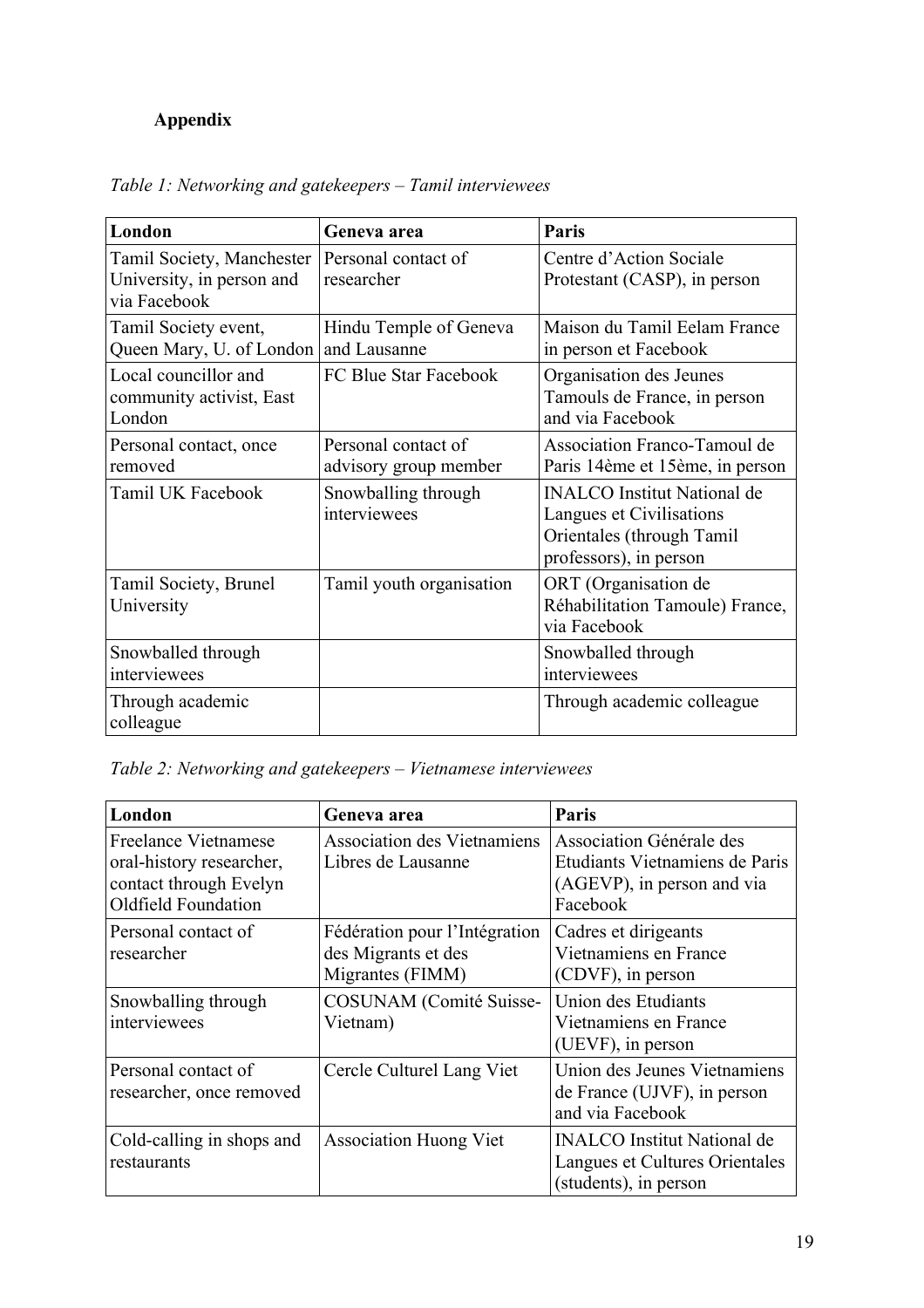| <b>Association Bac Ai Suisse</b>               | Snowballing through<br>interviewees |
|------------------------------------------------|-------------------------------------|
| Snowballing through<br>parents of interviewees |                                     |

*Table 3: Networking and gatekeepers – Turkish and Kurdish interviewees*

| London                                                                              | Geneva area                                                       | Paris                                                                                         |  |  |
|-------------------------------------------------------------------------------------|-------------------------------------------------------------------|-----------------------------------------------------------------------------------------------|--|--|
| <b>Local Kurdish business</b><br>man, community activist<br>and former Chair of NGO | Personal contact of advisory<br>group members                     | L'Assemblée Citoyenne des<br>Originaires de Turquie<br>(ACORT), in person and via<br>Facebook |  |  |
| Through former local<br>councillor and community<br>activist (via Facebook)         | Réseau appartenance (through<br>translator network)               | Association ELLER, in<br>person                                                               |  |  |
| Through community<br>activist and academic<br>(former colleague)                    | Associations des étudiants<br>kurdes de l'Université de<br>Genève | Association culturelle des<br>travailleurs immigrés de<br>Turquie (ACTIT), in person          |  |  |
| Personal contact of<br>researcher                                                   | Centre Kurde pour les Droits<br>de l'Homme                        | INALCO, through professors                                                                    |  |  |
| Community organisation                                                              | Association pour le fonds<br>Kurde Ismet Chérif Vanly             | Institut Kurde de Paris, in<br>person                                                         |  |  |
| Snowballing through<br>interviewees                                                 | Rezan Zehre, Kurdish lawyer,<br>Caritas Fribourg                  | Personal contact of researcher                                                                |  |  |
|                                                                                     | Association Suisse-Kurdistan,<br><b>Yverdon-les-Bains</b>         | Community organisation                                                                        |  |  |
|                                                                                     | Snowballing through<br>Interviewees                               | Snowballing through<br>interviewees                                                           |  |  |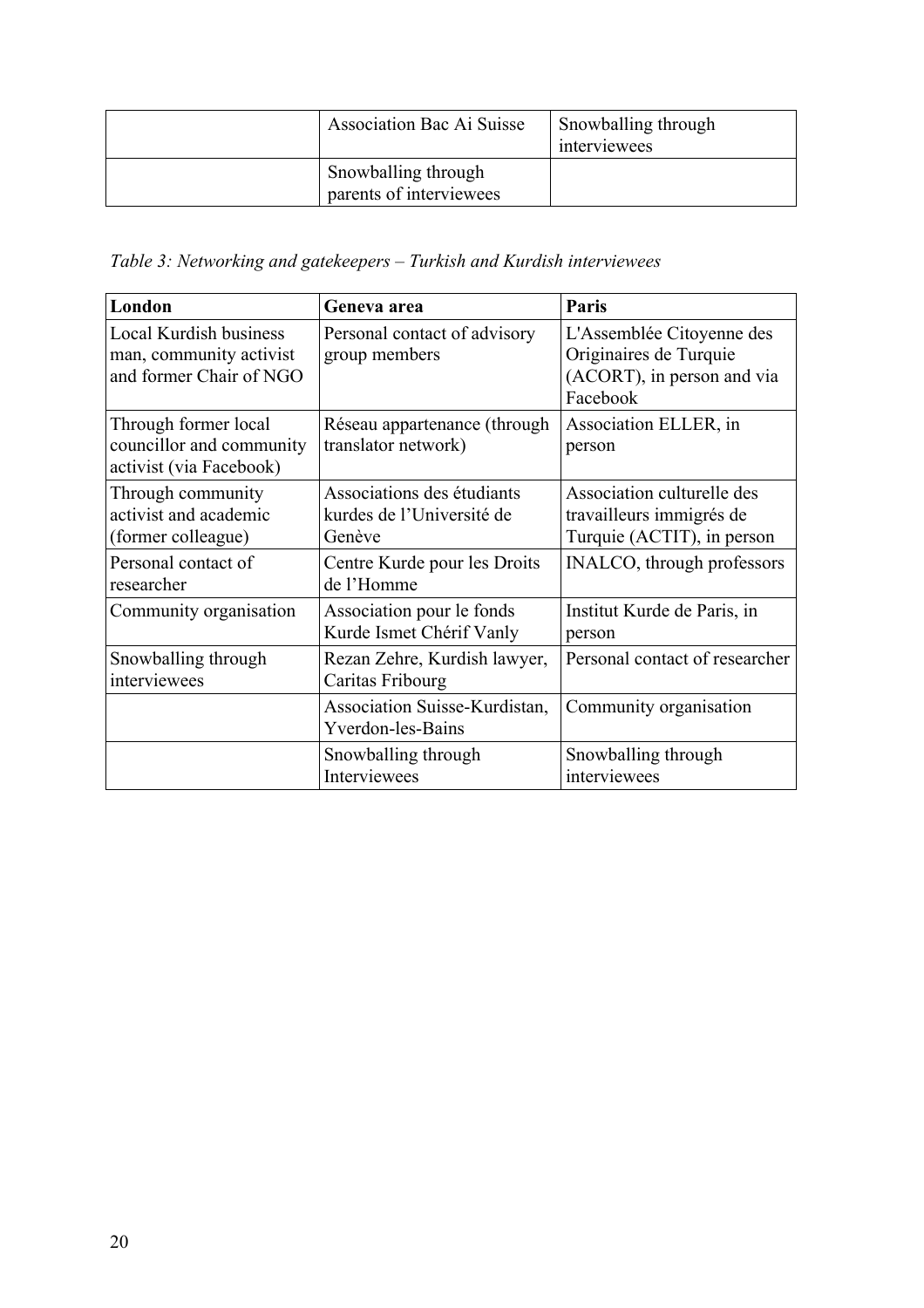|                | London           |                  | <b>Paris</b>             |                          | Geneva area    |                | <b>Total</b>   |                |
|----------------|------------------|------------------|--------------------------|--------------------------|----------------|----------------|----------------|----------------|
| Parents'       |                  |                  |                          |                          |                |                |                |                |
| country of     |                  |                  |                          |                          |                |                |                |                |
| origin         |                  |                  |                          |                          |                |                |                |                |
| Vietnam        | 15               |                  | 15                       |                          | 15             |                | 45             |                |
| Sri Lanka      | 16               |                  | 15                       |                          | 15             |                | 46             |                |
| Turkey         | 14               |                  | 15                       |                          | 15             |                | 44             |                |
| (Including     |                  |                  |                          |                          |                |                |                |                |
| Kurds)         |                  |                  |                          |                          |                |                |                |                |
| Parents' level | Mother           | Father           | Mother                   | Father                   | Mother         | Father         | M              | $\overline{F}$ |
| of education   |                  |                  |                          |                          |                |                |                |                |
| No             | $\,8\,$          | 6                | 10                       | 12                       | 3              | $\overline{a}$ | 21             | 18             |
| education      |                  |                  |                          |                          |                |                |                |                |
| Primary        | 9                | 6                | 3                        | 6                        | 10             | $\overline{4}$ | 19             | 19             |
| Secondary      | 12               | 17               | 19                       | 12                       | 24             | 25             | 53             | 47             |
| Tertiary       | $\,8\,$          | 10               | 13                       | 15                       | 6              | 13             | 28             | 45             |
| <b>Missing</b> | 8                | 6                |                          |                          | $\overline{2}$ | $\mathfrak{Z}$ | 10             | 9              |
| Parents'       | Mother           | Father           | Mother                   | Father                   | Mother         | Father         | M              | $\overline{F}$ |
| current or     |                  |                  |                          |                          |                |                |                |                |
| most recent    |                  |                  |                          |                          |                |                |                |                |
| job in Europe  |                  |                  |                          |                          |                |                |                |                |
| Unemployed     | 20               | $\overline{4}$   | $\,8\,$                  | 6                        | 17             | 8              | 45             | 18             |
| Unskilled      | 9                | 11               | 22                       | 20                       | 16             | 12             | 53             | 43             |
| Skilled        | 15               | 26               | 15                       | 19                       | $\mathbf{9}$   | 23             | 39             | 68             |
| <b>Missing</b> | $\boldsymbol{l}$ | $\overline{4}$   |                          | $\overline{\phantom{a}}$ | $\overline{3}$ | $\overline{c}$ | $\overline{4}$ | 6              |
| Gender         |                  |                  |                          |                          |                |                |                |                |
| Male           |                  | 21               |                          | 23                       |                | 15             |                | 59             |
| Female         |                  | 24               | 22                       |                          | 30             |                | 76             |                |
| Age            |                  |                  |                          |                          |                |                |                |                |
| $18 - 20$      |                  | 10               |                          | 12                       |                | 5              |                | 27             |
| $21 - 25$      | 15               |                  | 22                       |                          | 18             |                | 55             |                |
| $26 +$         | 20               |                  | 11                       |                          | 22             |                | 53             |                |
| Education      |                  |                  |                          |                          |                |                |                |                |
| Only           |                  | $\mathbf{1}$     |                          |                          |                |                |                | $\mathbf{1}$   |
| compulsory     |                  |                  |                          |                          |                |                |                |                |
| Vocational     |                  | $\boldsymbol{2}$ |                          | 6                        |                | 12             |                | 20             |
| High           | $\overline{5}$   |                  | $\overline{4}$           |                          | 3              |                | 12             |                |
| school-        |                  |                  |                          |                          |                |                |                |                |
| ongoing        |                  |                  |                          |                          |                |                |                |                |
| Tertiary-      |                  |                  |                          |                          |                |                |                |                |
| including      |                  |                  |                          |                          |                |                |                |                |
| ongoing        | 37               |                  | 35                       |                          | 30             |                | 102            |                |
| Main activity  |                  |                  |                          |                          |                |                |                |                |
| Student        |                  | 20               |                          | 25                       |                | 20             |                | 65             |
| Employed       | 23               |                  | 20                       |                          | 24             |                | 67             |                |
| Unemployed     | $\boldsymbol{2}$ |                  | $\overline{\phantom{0}}$ |                          | $\mathbf{1}$   |                | $\mathfrak{Z}$ |                |

*Table 4: Interviewees' main characteristics (base number: 135)*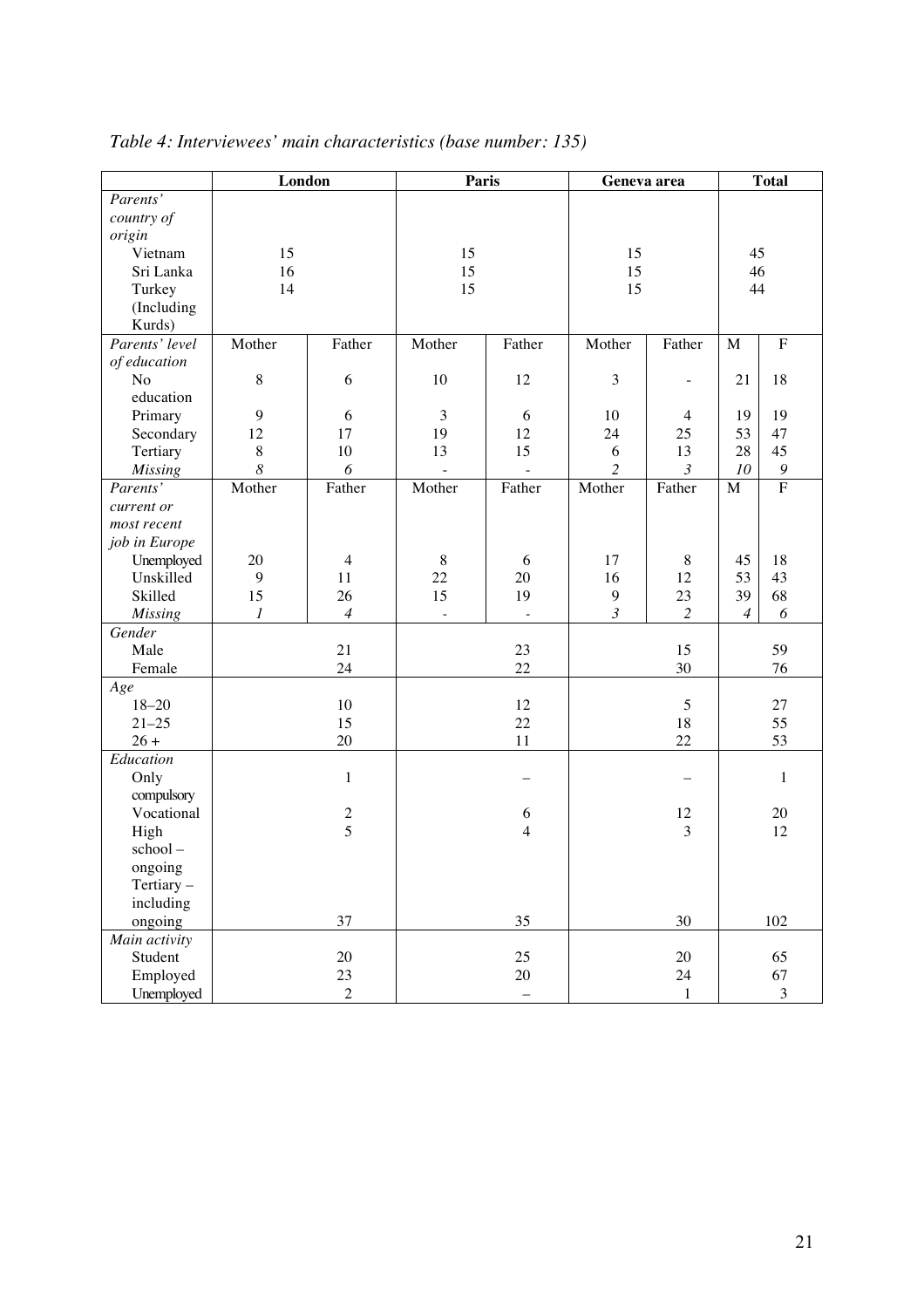### **References**

- Abu-Lughod, L. (1991) 'Writing Against Culture' in Fox R. G (ed) *Recapturing Anthropology: Working in the Present*. Santa Fe, NM: School of American Research Press, p. 137-62.
- Achermann, Christin and Milena Chimienti with the collaboration of Fabienne Stants (2006) *Migration, Prekarität und Gesundheit: Ressourcen und Risiken von vorläufig Aufgenommenen und Sans-Papiers in Genf und Zürich*SFM-Studien 41. Neuchâtel: SFM.
- Ager, A. and Strang, A. (2008) 'Understanding integration: a conceptual framework', *Journal of Refugee Studies*, 21(2): 166–191.
- Agier, M. (2002) *Aux Abords du Monde, Les Réfugiés*. Paris: Payot and Rivages.
- Akoka, K. (2011) 'L'archétype rêvé du réfugié', *Plein Droit*, 90(3): 13–16.
- Al-Ali, N. and Koser, K., eds (2002) *New Approaches to Migration? Transnational Communities and the Transformation of Home*. London: Routledge.
- Al-Ali, N., Black, R. and Koser, K. (2001) 'Refugees and transnationalism: the experience of Bosnians and Eritreans in Europe', *Journal of Ethnic and Migration Studies*, 7(4): 615– 634.
- Alba, R.D. and Waters, M.C. (2011) *The Next Generation: Immigrant Youth in a Comparative Perspective*. New York: New York University Press.
- Albertini, A., Knauth, B., Kraszewska, K., & Thorogood, D. (2011) *Migrants in Europe. A statistical portrait of the first and second generation*. Luxembourg: Eurostat.
- Alitolppa-Niitamo, A. (2004) 'Somali youth in the context of schooling in metropolitan Helsinki: a framework for assessing variability in educational performance', *Journal of Ethnic and Migration Studies*, 30(1): 81–106.
- Amelina, A. and Faist, T. (2008) 'Turkish migrant associations in Germany: between host integration pressure and transnational linkages', *Revue Européenne des Migrations Internationales*, 24(2): 91–120.
- Anderson, B. (1983) *Imagined Communities: Reflections on the Origin and Spread of Nationalism*. London: Verso.
- Audebert, C. and Doraï, M.K. (2010) *Migration in a Globalised World: New Research Issues and Prospects*. Amsterdam: Amsterdam University Press; Manchester: Manchester University Press.
- Bakker, L., Engbersen, G. and Dagevos, J. (2014) 'In exile and in touch: transnational activities of refugees in a comparative perspective', *Comparative Migration Studies*, 2(3): 261–282.
- Bilgili, Ö., Huddleston, T. and Joki, A.-L. (2015) *The Dynamics between Integration Policies and Outcomes: A Synthesis of the Literature.* Barcelona: EU, CIDOB and MPG.
- Bloch, A. (2008) 'Refugees in the UK labour market: the conflict between economic integration and policy-led labour market restriction', *Journal of Social Policy*, 37(1): 21–36.
- Bloch, A., Neal, S. and Solomos, J. (2013) *Race, Multiculture and Social Policy*. London: Palgrave Macmillan.
- Bloch, A., Chimienti, M., Counilh, A-L., Hirsch, S., Tattolo, G, Ossipow, L, Wihtol de Wenden, C. (eds), 2015, *The children of refugees in Europe: aspirations, social and economic lives, identity and transnational linkages*. *Country reports.* Geneva: SNIS.
- Boccagni, P. (2012). Revisiting the 'Transnational' in Migration Studies: A Sociological Understanding. *Revue européenne Des Migrations Internationales*, *28*(1), 33–50.
- Bolzman, C. (2001) 'Politiques d'asile et trajectories sociales des réfugiés: une exclusion programmée. Les cas de la Suisse', *Sociologie et Sociétés*, 33(2): 133–158.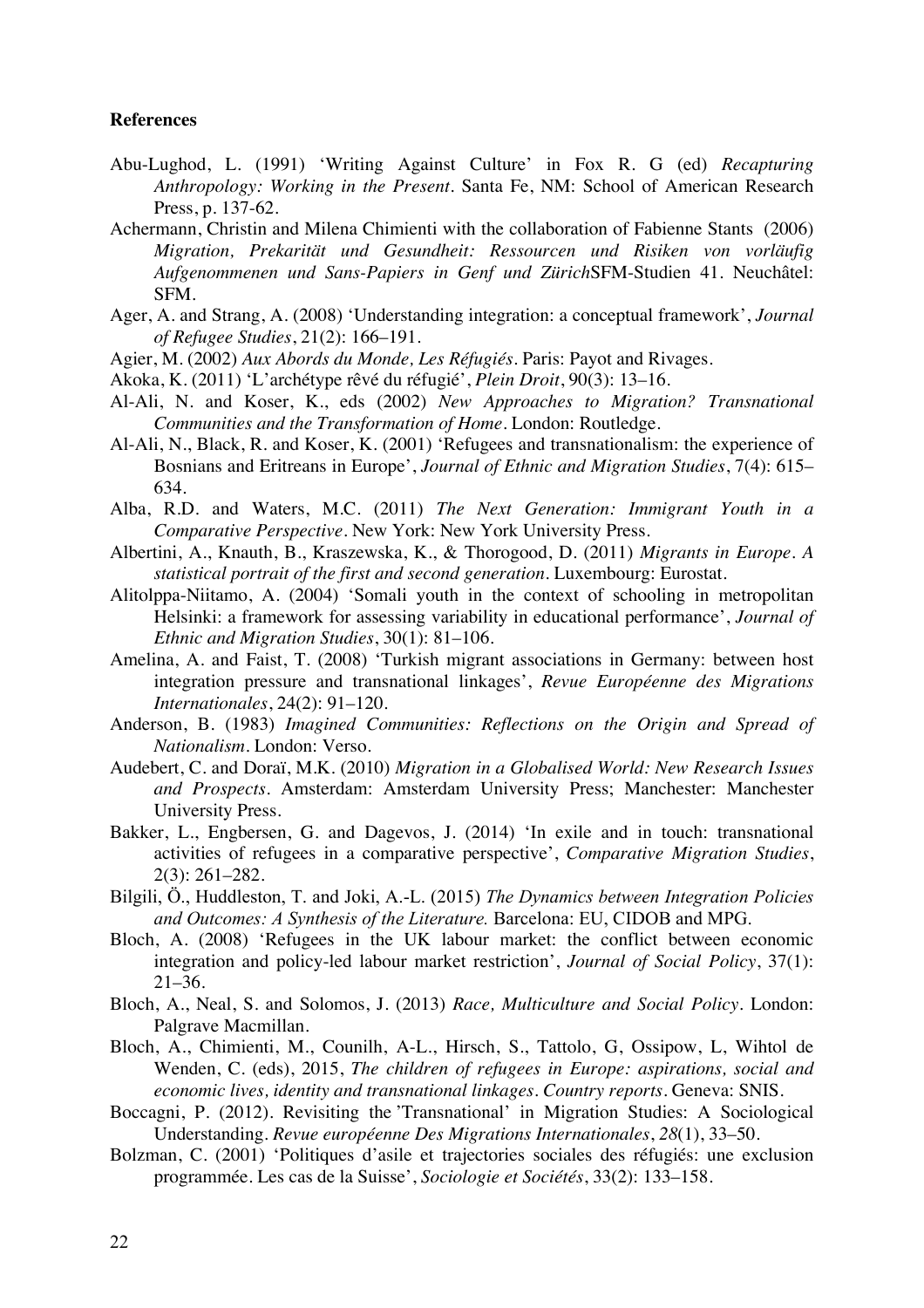- Bolzman, C. Fibbi, R., Vial, M. (2003) *Secondas-Secondos. Le processus d'intégration des jeunes adultes issus de la migration espagnole et italienne en Suisse*. Zurich: Seismo.
- Brinbaum, Y., Moguérou, L. and Primon, J.-L. (2012) 'Les enfants d'immigrés ont des parcours scolaires différenciés selon leur origine migratoire', *Insee Références Immigrés et Descendants D'immigrés En France*, 43–49, http://www.insee.fr/fr/ffc/docs\_ffc/ref/IMMFRA12\_d\_D2\_scol.pdf (accessed 17 November 2015).
- Burnett, A. and Peel, M. (2001) 'Health needs of asylum seekers and refugees', *British Medical Journal*, 322(7285): 544–547.
- Çelik, Ç. (2015) '"Having a German passport will not make me German": reactive ethnicity and oppositional identity among disadvantaged male Turkish second-generation youth in Germany', *Ethnic and Racial Studies*, 38(9): 1646–1662.
- Centlivres, P., Centlivres, M., Madjard, N., Ossipow, L. (1991) *Une seconde nature. Pluralisme, naturalisation et identité en Suisse romande et au Tessin*. Lausanne : L'Age d'Homme.
- Child, I.L. (1943) *Italian or American? The Second Generation in Conflict*. New Haven: Yale University Press.
- Chimni, B.S. (2004) 'From resettlement to involuntary repatriation: towards a critical history of durable solutions to refugee problems', *Refugee Survey Quarterly,* 23(3): 55–73.
- Chiswick, B. (1977) 'Sons of immigrants: are they at an earnings disadvantage?', *American Economic Review*, 67(1): 376–380.
- Clochard, O. (2007) 'Les réfugiés dans le monde entre protection et illégalité', *EchoGéo*, 2: https://echogeo.revues.org/1696 (accessed 17 November 2015).
- Clochard, O., Legoux, L. and Schor, R. (2004) 'L'asile politique en Europe depuis l'entredeux-guerres', *Revue Européenne Des Migrations Internationales*, 20(2): 2–3.
- Conchas, G.Q. and Pérez, C.C. (2003) 'Surfing the "model minority" wave of success: how the school context shapes distinct experiences among Vietnamese youth', *New Directions for Youth Development,* 100(1): 41–56.
- Cortes, K. (2004) 'Are refugees different from economic immigrants? Some empirical evidence on the heterogeneity of immigrant groups in the United States', *The Review of Economics and Statistics*, 86(2): 465–480.
- Crettaz, E., & Jacot, C. (2014). Do Family Policies Matter for Educational Outcomes?: Patterns of educational mobility and family services in Europe. *European Societies*, *16*(5), 645–665.
- Crul, M. and Holdaway, J. (2009) 'Children of immigrants in schools in New York and Amsterdam: the factors shaping attainment', *Teachers College Record*, 111(6): 1476– 1507.
- Crul, M. and Mollenkopf, J.H., eds (2012) *The Changing Face of World Cities: The Second Generation in Western Europe and the United States*. New York: Russell Sage Foundation.
- Crul, M. and Schneider, J. (2009) *The Second Generation in Europe. Education and the Transition to the Labour Market.* Washington DC: Migration Policy Institute – TIES Policy Brief for Stakeholders.
- Crul, M. and Vermeulen, H. (2003) 'The second generation in Europe', *International Migration Review*, 37(4): 965–986.
- Crul, M., Schneider, J. and Lelie, F. (2012a) 'European comparative study provides evidence that national context does matter in integration outcomes', *IMISCOE Publications and Policy*, September, September, online at: http://www.tiesproject.eu/component/option,com\_docman/task,doc\_download/gid,529/It emid,142/index.html.pdf (accessed 18 November 2015).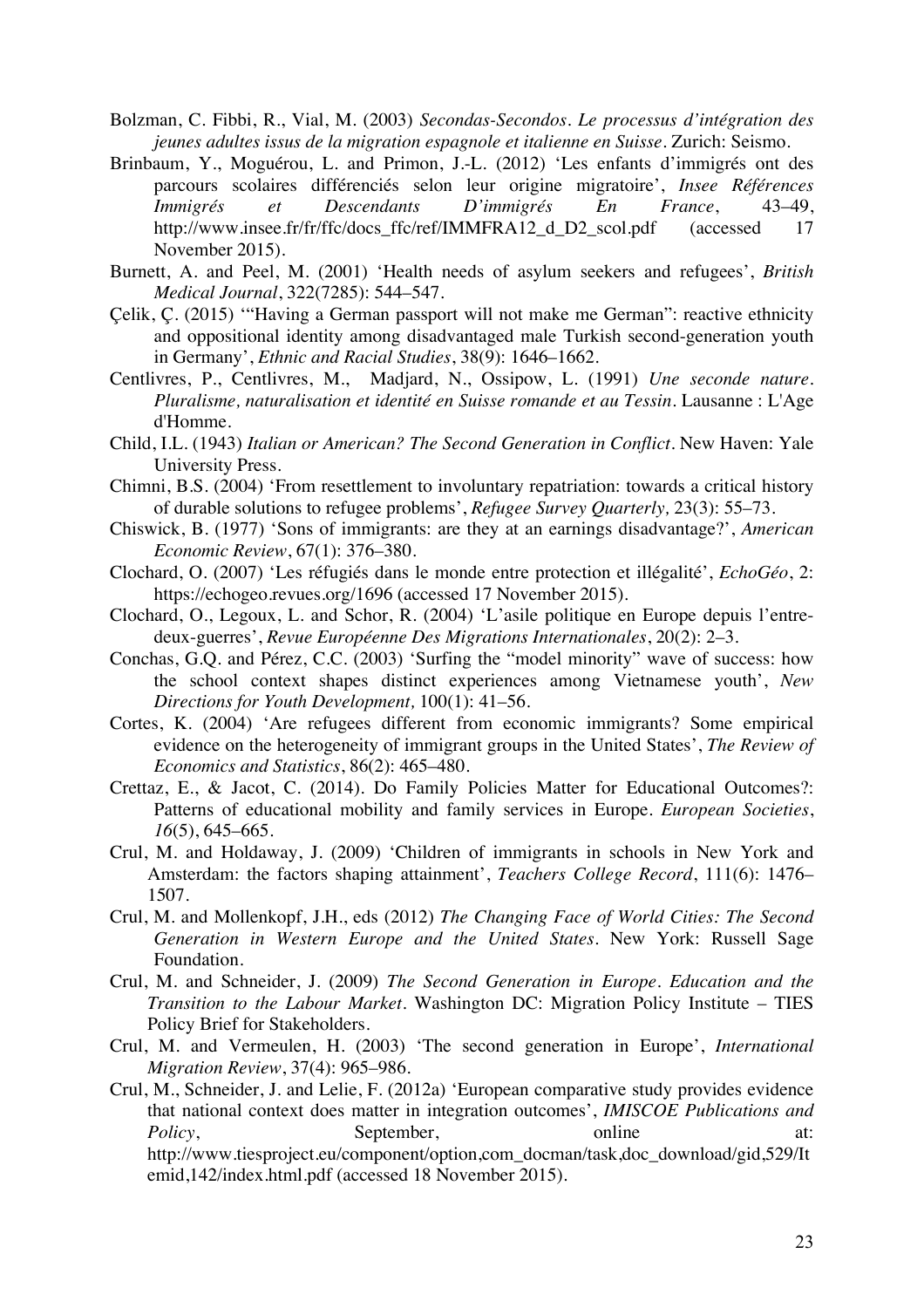- Crul, M., Schneider, J. and Lelie, F. (2012b) *The European Second Generation Compared: Does the Integration Context Matter?* Amsterdam: Amsterdam University Press.
- D'Halluin, E. (2009) 'La santé mentale des demandeurs d'asile', *Hommes et Migrations*, 1282: 66–75.
- Dahinden, J. (2012) 'Transnational belonging, non-ethnic forms of identification and diverse mobilities: rethinking migrant integration?', in Messer, M., Schroeder, R. and Wodak, R. (eds) *Migration: Interdisciplinary Perspectives*. Vienna: Springer, pp. 117–128.
- Davies, M. and Webb, E. (2000) 'Promoting the psychological well-being of refugee children', *Clinical Child Psychology and Psychiatry*, 5(4): 541–554.
- Dekker, B. and Siegel, M. (2013) *Transnationalism and Integration: Complements or Substitutes?* Maastricht: University of Maastricht Graduate School of Governance, UNU-MERIT Working Paper.
- Diehl, C. and Schnell, R. (2006) "Reactive ethnicity" or "assimilation"? Statements, arguments, and first empirical evidence for labor migrants in Germany', *International Migration Review*, 40(4): 786–816.
- Dustmann, C., Frattini, T. and Lanzara, G. (2012) 'Educational achievement of second generation immigrants : an international comparison', *Economic Policy*, 27(69): 78– 119.
- Efionayi-Mäder, D., Chimienti, M., Dahinden, J. and Piguet, E. (2001) *Asyldestination Europa. Eine Geographie der Asylbewegungen*. Zurich: Seismo.
- Efionayi-Mäder, D. and Ruedin, D. (2014). *Aufenthaltsverläufe vorläufig Aufgenommener in der Schweiz - Datenanalyse im Auftrag der Eidgenössischen Kommission für Migrationsfragen*. Neuchâtel: SFM.
- Faist, T., Fauser, M., & Reisenauer, E. (2013). *Transnational migration*.
- Feliciano, C. (2005). Does Selective Migration Matter? Explaining Ethnic Disparities in Educational Attainment among Immigrants' Children1. *International Migration Review*, *39*(4), 841–871.
- Fernández-Kelly, M.P. (2008) 'The back pocket map: social class and cultural capital as transferable assets in the advancement of second-generation immigrants', *Annals of the American Academy of Political and Social Science*, 620: 116–137.
- Fernández-Kelly, M.P. and Schauffler, R. (1994) 'Divided fates: immigrant children in a restructured US economy', *International Migration Review*, 28(4): 662–689.
- Fibbi, R., Lerch, M. and Wanner, P. (2006) 'Unemployment and discrimination against youth of immigrant origin in Switzerland: when the name makes the difference', *Journal of International Migration and Integration*, 7(3): 351–366.
- Fibbi, R., Lerch, M. and Wanner, P. (2007) 'Naturalisation and socio-economic characteristics of youth of immigrant descent in Switzerland', *Journal of Ethnic and Migration Studies*, 33(7): 1121–1144.
- Fleischmann, F., Phalet, K., Neels, K. and Deboosere, P. (2011) 'Contextualizing ethnic educational inequality: the role of stability and quality of neighborhoods and ethnic density in second-generation attainment', *International Migration Review*, 45(2): 386– 425.
- Gans, H.J. (1992) 'Second‐generation decline: scenarios for the economic and ethnic futures of the post‐1965 American immigrants', *Ethnic and Racial Studies*, 15(2): 173–192.
- Gans, H.J. (2009) 'First generation decline: downward mobility among refugees and immigrants', *Ethnic and Racial Studies,* 32(9): 1658–1670.
- Gardner, K. and Mand, K. (2012) "My away is here": place, emplacement and mobility amongst British Bengali children', *Journal of Ethnic and Migration Studies,* 38(6): 969–986.
- Gilmartin, M. (2008) 'Migration, identity and belonging', *Geography Compass*, 2(6): 1837–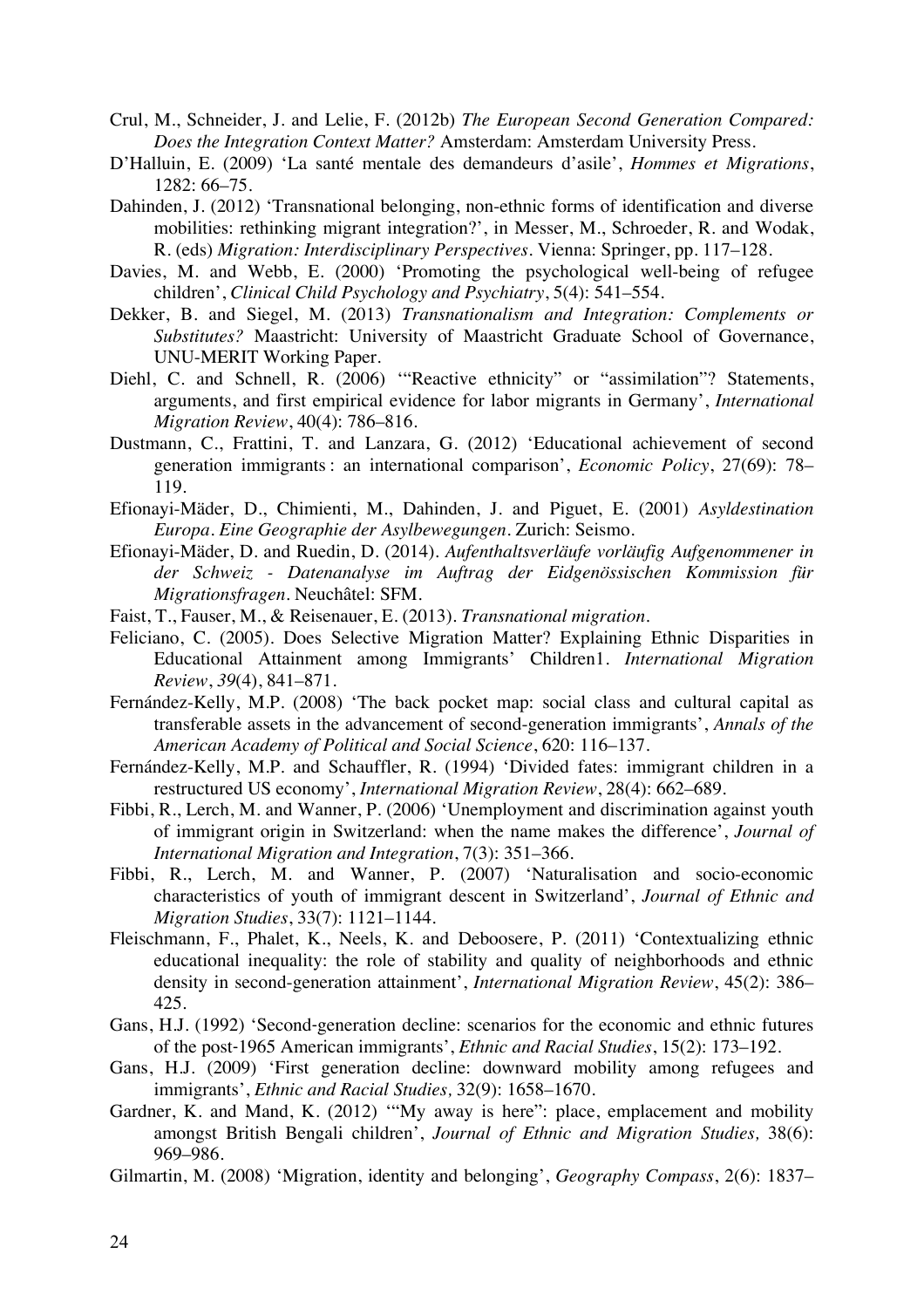1852.

- Glick, J.E. and Hohmann-Marriott, B. (2007) 'Academic performance of young children in immigrant families: the significance of race, ethnicity, and national origins', *International Migration Review*, 41(2): 371–402.
- Glick Schiller, N., Basch, L. and Szanton Blanc, C. (1992) 'Transnationalism: a new analytic framework for understanding migration', *Annals of the New York Academy of Science*, (645): 1–24.
- Glick Schiller, N., Basch, L. and Szanton Blanc, C. (1995) 'From immigrant to transmigrant: theorizing transnational migration', *Anthropological Quarterly*, 68(1): 48–63.
- Glick Schiller, N., Fouron, G. E. (2001) *Woke Up Laughing: Long-Distance Nationalism and the Search for Home.* Duke: Duke University Press
- Goodwin-White, J. (2009) 'Emerging contexts of second-generation labour markets in the United States', *Journal of Ethnic and Migration Studies*, 35(7): 1105–1128.
- Gordon, M. (1964) *Assimilation in American Life. The Role of Race, Religion and National Origins*. Oxford/New York: Oxford University Press.
- Greenman, E. (2011) 'Assimilation choices among immigrant families: does school context matter? School context and assimilation', *International Migration Review*, 45(1): 29– 67.
- Greenman, E. and Xie, Y. (2008) 'Is assimilation theory dead? The effect of assimilation on adolescent well-being', *Social Science Research*, 37(1): 109–137.
- Haikkola, L. (2011) 'Making connections: second-generation children and the transnational field of relations', *Journal of Ethnic and Migration Studies*, 37(8): 1201–1217.
- Hammond, L. (2013) 'Somali transnationalism, activitism and integration in the UK : mutually supporting strategies', *Journal of Ethnic and Migration Studies*, 39(6) : 1001- 1017.
- Heath, A.F. and Cheung, S.Y. (2007) *Unequal Chances: Ethnic Minorities in Western Labour Markets*. Oxford/New York: Oxford University Press.
- Heptinstall, E., Sethna, V. and Taylor, E. (2004) 'PTSD and depression in refugee children', *European Child and Adolescent Psychiatry*, 13(6): 373–380.
- Herzog-Punzenberger, B. (2003) 'Ethnic segmentation in school and labor market 40 year legacy of Austrian guestworker policy', *International Migration Review*, 37(4): 1120– 1144.
- Horst, C. (2008) 'The transnational political engagements of refugees: remittances sending practices amongs Somalis in Norway', *Conflict, Security and Development*, 8(3): 317– 339.
- Jargowsky, P.A. (2009) 'Immigrants and neighbourhoods of concentrated poverty: assimilation or stagnation?', *Journal of Ethnic and Migration Studies*, 35(7): 1129– 1151.
- Jodeyr, S. (2003) 'Where do I belong? The experience of second generation Iranian immigrants and refugees', *Psychodynamic Practice: Individuals, Groups and Organisations*, 9(2): 205–214.
- Juhasz, A. and Mey, E. (2003) '"Desintegration" oder "gelungene Integration" der Zweiten Generation?', *Schweizerische Zeitschrift Für Soziologie*, 29(1): 115–139.
- Kasinitz, P. (2008) 'Becoming American, becoming minority, getting ahead: the role of racial and ethnic status in the upward mobility of the children of immigrants', *Annals of the American Academy of Political and Social Science*, 620: 253–269.
- Kasinitz, P., Mollenkopf, J. and Waters, M.C. (2002) 'Becoming American/becoming New Yorkers: immigrant incorporation in a majority minority city', *International Migration Review*, 36(4): 1020–1036.
- Kasinitz, P., Mollenkopf, J.H. and Waters, M.C. (2004) *Becoming New Yorkers.*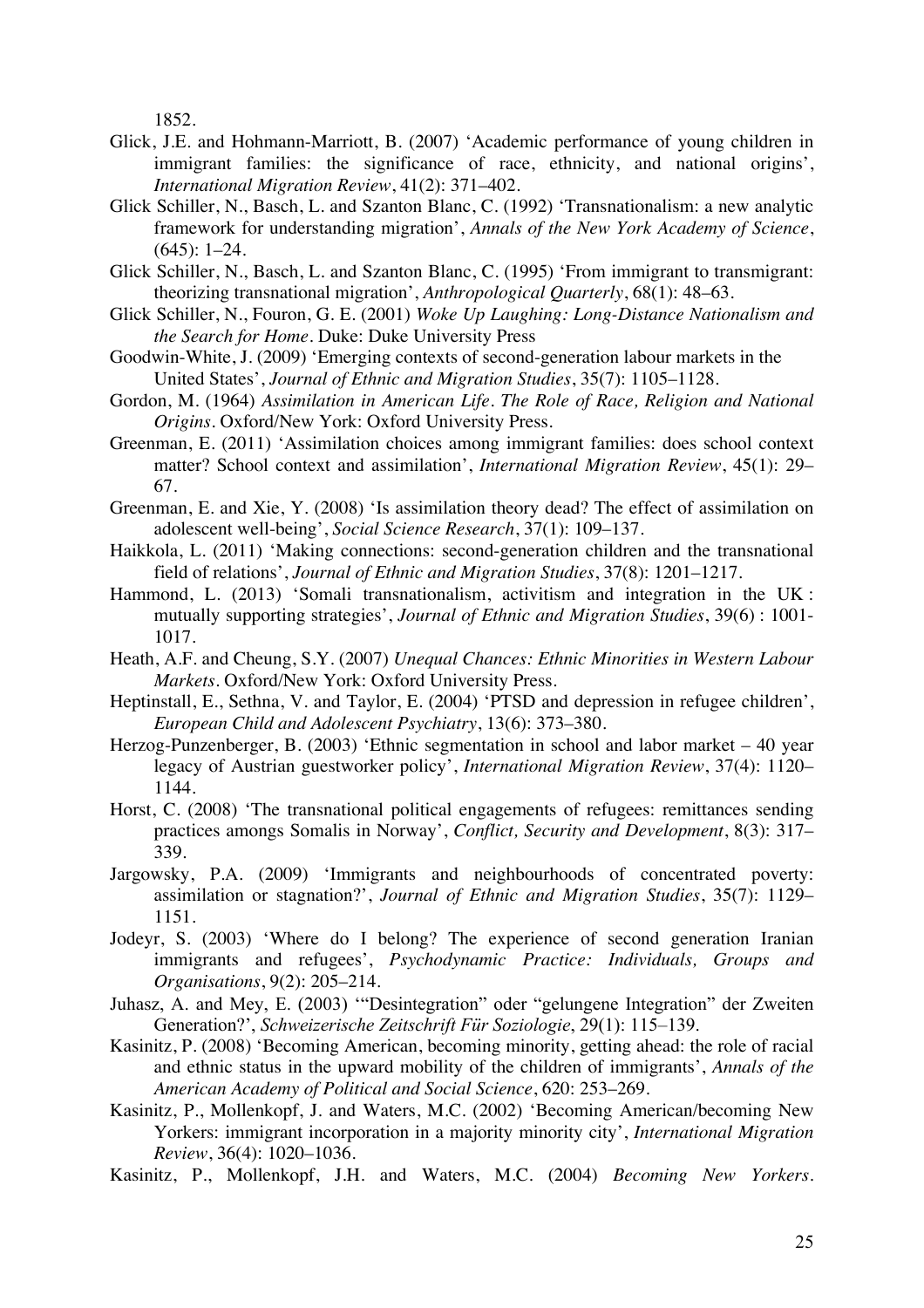*Ethnographies of the New Second Generation.* New York: Russell Sage Foundation.

- Kasinitz, P., Mollenkopf, J.H., Waters, M.C. and Holdaway, J. (2009) *Inheriting the City: The Children of Immigrants Come of Age*. New York: Russell Sage Foundation.
- Kim, D.Y. (2006) 'Stepping-stone to intergenerational mobility? The springboard, safety net, or mobility trap functions of Korean immigrant entrepreneurship for the second generation', *International Migration Review*, 40(4): 927–962.
- King, R., Christou, A. and Ahrens, J. (2011) '"Diverse mobilities": second-generation Greek-Germans engage with the homeland as children and as adults', *Mobilities*, 6(4): 483– 501.
- Kofman, E. (2005) *'*Figures of the cosmopolitan: privileged nationals and national outsiders', *Innovation*, 18(1): 83*–*97*.*
- Koser, K. (2005) *Irregular Migration, State Security and Human Security*. Geneva: Global Commission on International Migration.
- Kroneberg, C. (2008) 'Ethnic communities and school performance among the new second generation in the United States: testing the theory of segmented assimilation', *The Annals of the American Academy of Political and Social Science*, 620(1): 138–160.
- Kunz, E.F. (1981) 'Exile and resettlement: refugee theory', *International Migration Review*, 15(1/2): 42–51.
- Kushner, T. and Knox, K. (1999) *Refugees in the Age of Genocide: Global, National and Local Perspectives during the 20th Century*. London: Frank Cass.
- Lavenex, S. (2001) *The Europeanisation of Refugee Policies: Between Human Rights and Internal Security*. Aldershot: Ashgate.
- Levitt, P. (2009) 'Roots and routes: understanding the lives of the second generation transnationally', *Journal of Ethnic and Migration Studies*, 35(7): 1225–1242.
- Levitt, P., & Waters, M. C. (Eds.). (2002). *The changing face of home : the transnational lives of the second generation*. New York: Russell Sage Foundation. Retrieved from http://opac.rero.ch/get\_bib\_record.cgi?db=ne&rero\_id=R004601622
- Lindley, A. (2010) *The Early Morning Phonecall: Somali Refugees' Remittances*. United States : Berghahn Books.
- Louie, V. (2006) 'Second-generation pessimism and optimism: how Chinese and Dominicans understand education and mobility through ethnic and transnational orientations', *International Migration Review*, 40(3): 537–572.
- Lustig S.L., Kia-Keating, M., Grant Knight, W., Geltman, P., Ellis, H., Kinzie, J.D., Keane, T. and Saxe, G.N. (2004) 'Review of child and adolescent refugee mental health', *Journal of the American Academy of Child and Adolescent Psychiatry*, 43(1): 24–36.
- Mahnig, H. and Cattacin, S. (2005) *Histoire de la Politique de Migration, d'Asile et d'Intégration en Suisse Depuis 1948*. Zurich: Seismo.
- McBrien, J.L. (2005) 'Educational needs and barriers for refugee students in the United States: a review of the literature', *Review of Educational Research*, 75(3 ): 329–364.
- McGinnis, T., Goodstein-Stolzenberg, A. and Costa Saliani, E. (2007) '"indnpride": online spaces of transnational youth as sites of creative and sophisticated literacy and identity work', *Linguistics and Education*, 18(3–4): 283–304.
- Mckay, D. (2007) "Sending dollars shows feeling": emotions and economies in Filipino migration', *Mobilities*, 2(2): 175–194.
- Medvedeva, M. (2012) 'Negotiating languages in immigrant families', *International Migration Review*, 46(2): 517–545.
- Menjívar, C. (2008) 'Educational hopes, documented dreams: Guatemalan and Salvadoran immigrants' legality and educational prospects', *Annals of the American Academy of Political and Social Science*, 620(1): 177–193.
- Meurs, D. and Pailhé, A. (2010) 'Position sur le marché du travail des descendants directs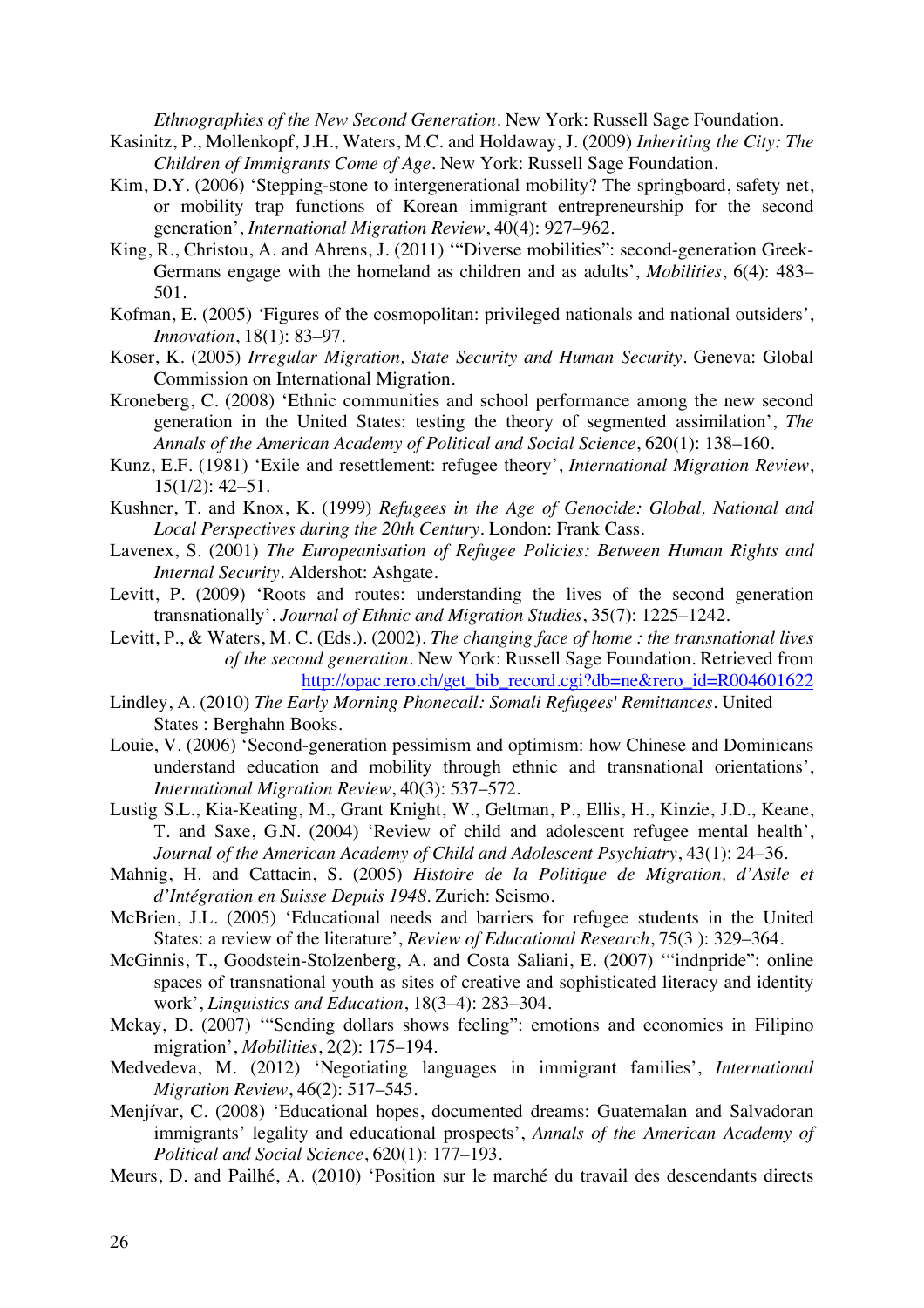d'immigrés en France: les femmes doublement désavantagées?', *Economie et Statistique*, 431(1): 129–151.

- Meurs, D., Pailhé, A. and Simon, P. (2005) 'Immigrés et enfants d'immigrés sur le marché du travail', in *Lefèvre Cécile, Filhon Alexandra (dir.), Histoires de familles, histoires familiales : les résultats de l'enquête Famille de 1999* (Vol. 156, pp. 461–482). Paris: INED.
- Meurs, D., Pailhé, A. and Simon, P. (2006) 'The persistence of intergenerational inequalities linked to immigration: labour market outcomes for immigrants and their descendants in France', *Populations,* 61(5–6): 654–682.
- Migreurop (2012) *Atlas des Migrants en Europe. Géographie Critique des Politiques Migratoires*. Paris: Armand Colin.
- Mollenkopf, J. and Champeny, A. (2009) 'The neighbourhood context for second-generation education and labour market outcomes in New York', *Journal of Ethnic and Migration Studies*, 35(7): 1181–1199.
- Moser, C., Nyfeler, D. and Verwey, M., eds (2001) *Traumatisierungen von Flüchtlingen und Asylsuchenden. Einfluss des Politischen, Sozialen und Medizinischen Kontextes*. Zurich: Seismo.
- Nicholas, T., Stepick, A. and Stepick, C.D. (2008) '"Here's your diploma, Mom!": family obligation and multiple pathways to success', *Annals of the American Academy of Political and Social Science*, 620(1): 237–252.
- Ossipow, L. (2011) 'De la culture à la citoyenneté : réflexion sur trois recherches ethnologiques menées en en contexte helvétique', in Lavanchy A., Dervin F., Gajardo A. (ed), *Pour une interculturalité renouvelée* ? Paris : l'Harmattan, p. 90-118.
- Park, R.E. and Burgess, E.W. (1970 [1921]) *Introduction to the Science of Sociology, Including an Index to Basic Sociological Concepts*. Chicago: University of Chicago Press.
- Perez, L. (1994) 'The household structure of second-generation children: an exploratory study of extended family arrangements', *International Migration Review*, 28(4): 736–747.
- Phalet, K. and Schönpflug, U. (2001) 'Intergenerational transmission in Turkish immigrant families: parental collectivism, achievement values and gender differences', *Journal of Comparative Family Studies*, 32(4): 489–504.
- Phillimore, J. and Goodson, L. (2008) *New Migrants in the UK: Education, Training and Employment*. Stoke-on-Trent: Trentham.
- Phoenix, A. (2009) 'De-colonising practices: negotiating narratives from racialised and gendered experiences of education', *Race, Ethnicity and Education*, 12(1): 101–114.
- Piguet, E. and Ravel, J.-H. (2002) *Les Demandeurs d'Asile sur le Marché du Travail Suisse 1996–2000*. Neuchâtel: Swiss Forum for Migration Studies, Research Report No. 19.
- Portes, A. (1992) *Globalization from Below: The Rise of Transnational Communities.*  Princeton: Princeton University Press.
- Portes, A. and Fernández-Kelly, P. (2008) 'No margin for error: educational and occupational achievement among disadvantaged children of immigrants', *Annals of the American Academy of Political and Social Science*, 620(1): 12–36.
- Portes, A., Fernández-Kelly, P. and Haller, W. (2005) 'Segmented assimilation on the ground: the new second generation in early adulthood', *Ethnic and Racial Studies*, 28(6): 1000– 1040.
- Portes, A., Guarnizao, L., and Landolt, P. (1999) The study of transnationalism: pitfalls and promise of an emergent research field. *Ethnic and Racial Studies*, *22*(2), 217–237.
- Portes, A. and Hao, L. (2004) 'The schooling of children of immigrants: contextual effects on the educational attainment of the second generation', *Proceedings of the National Academy of Sciences of the United States of America*, 101(33): 11920–11927.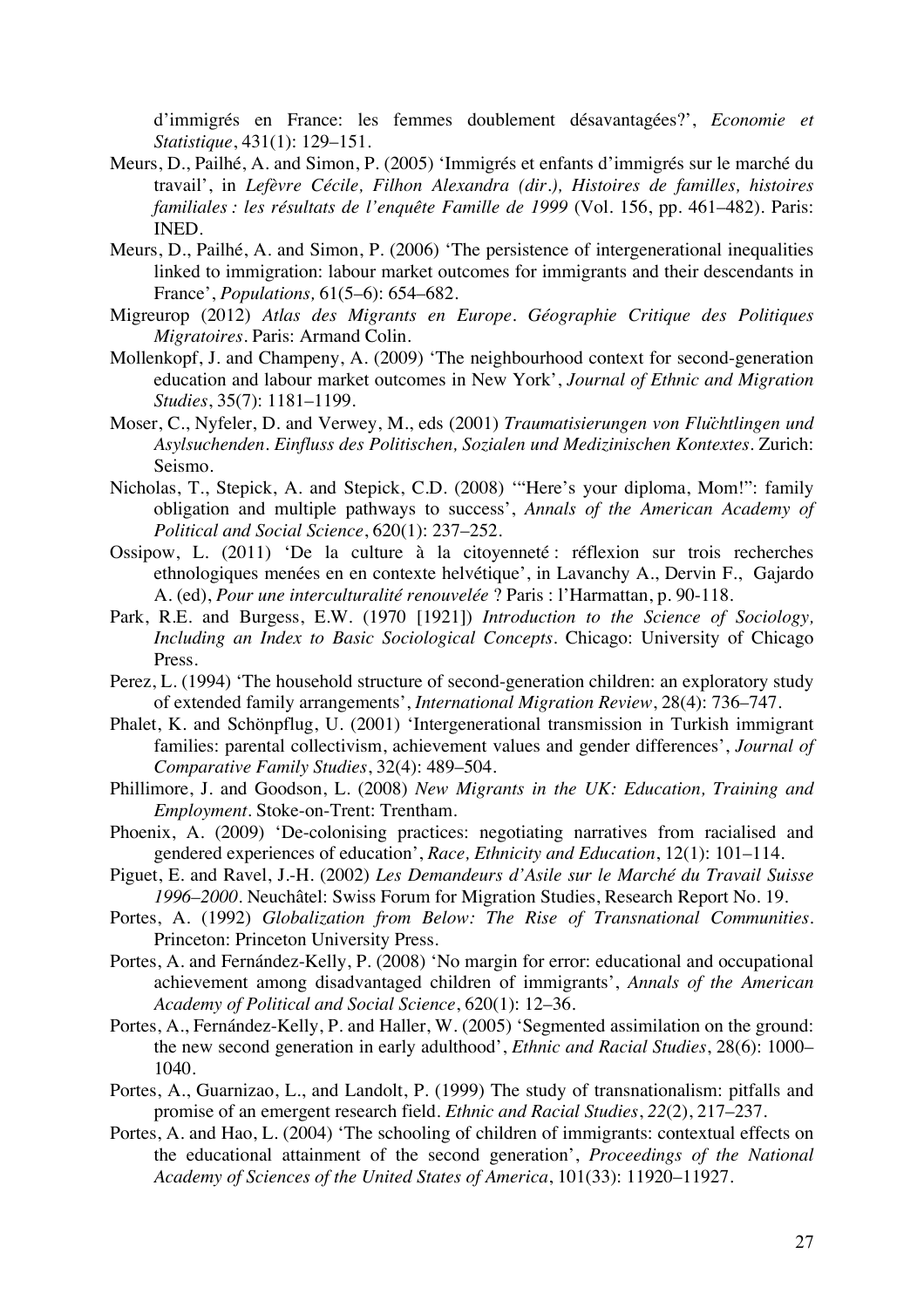- Portes, A. and MacLeod, D. (1999) 'Educating the second generation: determinants of academic achievement among children of immigrants in the United States', *Journal of Ethnic and Migration Studies*, 25(3): 373–396.
- Portes, A. and Rumbaut, R. (1996) *Immigrant America: A Portrait*. Berkeley: University of California Press.
- Portes, A. and Rumbaut, R. (2001) *Legacies: The Story of the Immigrant Second Generation.*  Berkeley: University of California Press.
- Portes, A. and Zhou, M. (1993) 'The new second generation: segmented assimilation and its variants', *The Annals of the American Academy of Political and Social Science*, 530(1): 74–96.
- Robinson, V. (2003) 'Marching into the middle classes? The long-term resettlement of East African Asians in the UK', *Journal of Refugee Studies*, 6(3): 230–247.
- Rothe, E.M., Pumariega, A.J. and Sabagh, D. (2011) 'Identity and acculturation in immigrant and second generation adolescents', *Adolescent Psychiatry*, 1(1): 72–81.
- Rumbaut, R.G. (1994) 'The crucible within: ethnic identity, self-esteem, and segmented assimilation among children of immigrants', *International Migration Review*, 28(4): 748–794.
- Rumbaut, R.G. (1997) *Ties That Bind: Immigration and Immigrant Families*. Rochester, NY: Social Science Research Network, SSRN Scholarly Paper No. ID 1888727.
- Rumbaut, R. G. (2004). Ages, Life Stages, and Generational Cohorts: Decomposing the Immigrant First and Second Generations in the United States. *International Migration Review*, *38*(3), 1160–1205.
- Rumbaut, R.G. (2005) 'Turning points in the transition to adulthood: determinants of educational attainment, incarceration, and early childbearing among children of immigrants', *Ethnic and Racial Studies*, 28(6): 1041–1086.
- Rumbaut, R.G. (2008a) 'Reaping what you sew: immigration, youth and reactive ethnicity', *Applied Developmental Science*, 22(2): 1–6.
- Rumbaut, R.G. (2008b) 'The Coming of the Second Generation: Immigration and Ethnic Mobility in Southern California', *The Annals of the American Academy of Political and Social Science,*620 (1): 196-236.
- Schnell, P., Fibbi, R., Crul, M. and Montero-Sieburth, M. (2015) 'Family involvement and educational success of the children of immigrants in Europe: comparative perspectives', *Comparative Migration Studies*, 3(14), http://www.comparativemigrationstudies.com/content/pdf/s40878-015-0009-4.pdf (accessed 19 November 2015).
- Schuster, L. (2011) 'Turning refugees into 'illegal migrants': Afghan asylum seekers in Europe', *Ethnic and Racial Studies,* 34(8), 1392-1407.
- Silberman, R., Alba, R. and Fournier, I. (2007) 'Segmented assimilation in France? Discrimination in the labour market against the second generation', *Ethnic and Racial Studies*, 30(1): 1–27.
- Simon, G. (2008) *La Planète Migratoire dans la Mondialisation*. Paris: Armand Colin. Française.
- Simon, G. (2015) *Dictionnaire des Migrations Internationales. Approche Géohistorique*. Paris: Armand Colin.
- Simon, P. (2003) 'France and the unknown second generation: preliminary results on social mobility', *International Migration Review*, 37(4): 1091–1119.
- Sirriyeh, A. (2010) 'Home journeys: im/mobilities in young refugee and asylum-seeking women's negotiations of home', *Childhood*, 17(2): 213–227.
- Smith, W.C. (1928) 'Changing traits of second generation Orientals in America', *American Journal of Sociology*, 33(6): 922–929.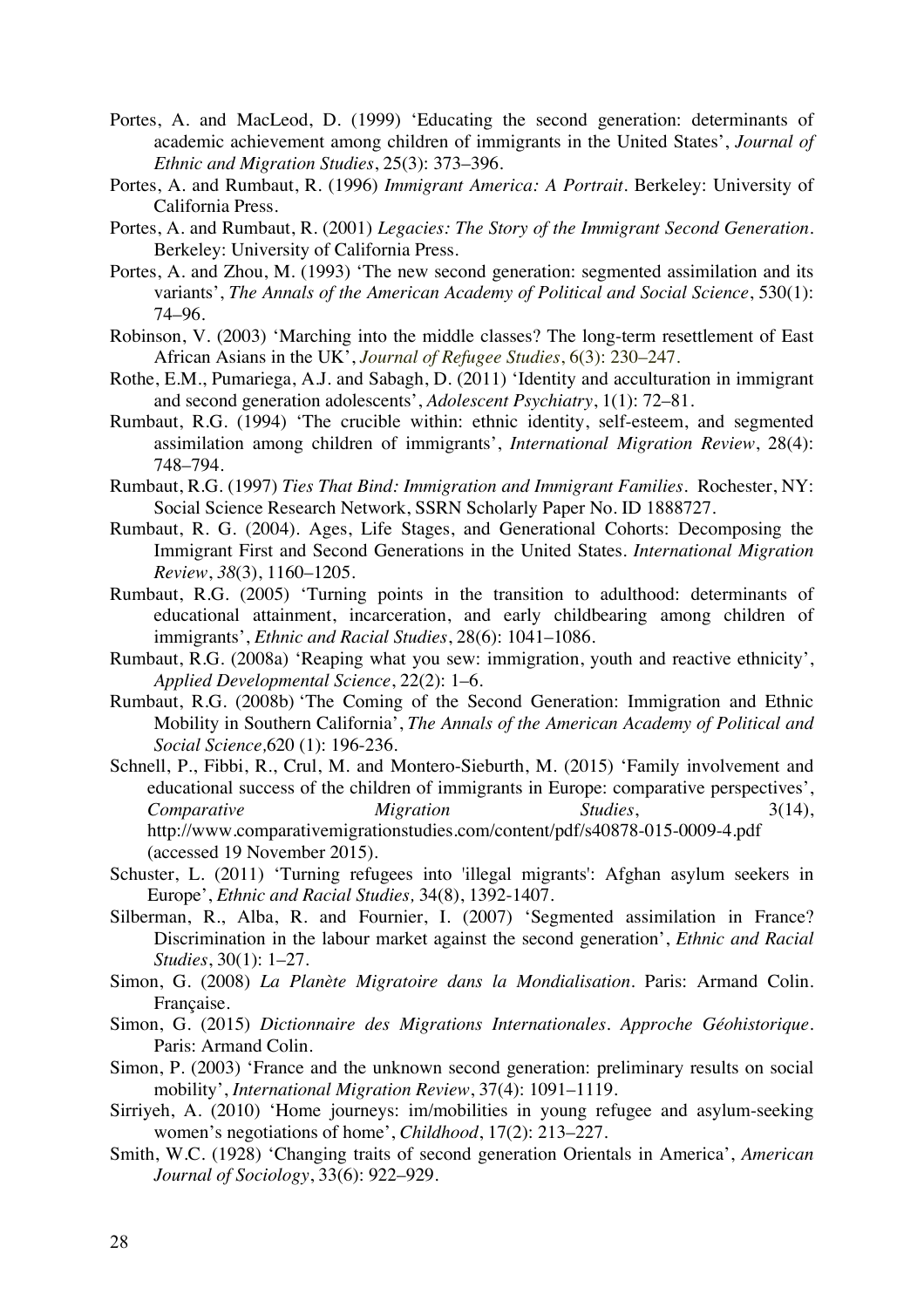- Solomos, J. (2003) *Race and Racism in Britain*. Basingstoke: Palgrave Macmillan (3rd edition).
- Spencer, M. (2008) *States of Injustice: A Guide to Human Rights and Civil Liberties in the European Union*. London: Pluto Press.
- Spadarotto, Claudio *et al.* (2014) *Erwerbsbeteiligung von anerkannten Flüchtlingen und vorläufig Aufgenommenen auf dem Schweizer Arbeitsmarkt*. Zürich Basel: KeK CdC und B.S.S.
- Spicer, N. (2008) 'Places of exclusion and inclusion: asylum-seeker and refugee experiences of neighbourhoods in the UK', *Journal of Ethnic and Migration Studies*, 34(3): 491– 510.
- Staeheli, L. and Nagel, C. (2006) 'Topographies of home and citizenship: Arab-American activists in the United States', *Environment and Planning A*, 38(9): 1599*–*1614*.*
- Storen, L.A. and Helland, H. (2010) 'Ethnicity differences in the completion rates of upper secondary education: how do the effects of gender and social background variables interplay?', *European Sociological Review*, 26(5): 585–601.
- Suárez-Orozco, C., Bang, H.J. and Kim, H.Y. (2011) '"I felt like my heart was staying behind": psychological implications of family separations and reunifications for immigrant youth', *Journal of Adolescent Research*, 26(2): 222–257.
- Thomas, W.I. and Znaniecki, F. (1918) *The Polish Peasant in Europe and America: Monograph of an Immigrant Group*. Boston: Badger.
- Thoreau, C. and Liebig, T. (2012) *Setting In: OECD Indicators of Immigrant Integration*. Paris: OECD.
- Tucci, I., Jossin, A., Keller, C. and Groh-Samberg, O. (2013) 'L'entrée sur le marché du travail des descendants d'immigrés: une analyse comparée France–Allemagne', *Revue Française de Sociologie*, 54(3): 567–596.
- UNHCR (2015) *Global Trends. Forced Displacement in 2014*. Geneva: United Nations High Commissioner for Refugees.
- Valentine, G., Sporton, D. and Nielsen, K.B. (2009) 'Identities and belonging: a study of Somali refugee and asylum seekers living in the UK and Denmark', *Environment and Planning D: Society and Space*, 27(2): 234–250.
- Vertovec, S. (2007) 'Super-diversity and its implications', *Ethnic and Racial Studies*, 30(6): 1024–1054.
- Virdee, S. (2009) 'The continuing significance of "race": racism, antiracist politics and labour markets', in Bloch, A. and Solomos, J. (eds) *Race and Ethnicity in the 21st Century*. Basingstoke: Palgrave Macmillan, pp. 62–92.
- Waldinger, R. and Feliciano, C. (2004) 'Will the new second generation experience "downward assimilation"? Segmented assimilation re-assessed', *Ethnic and Racial Studies*, 27(3): 376–402.
- Wanner, P. (2004) *Migration et Intégration: Populations Etrangères en Suisse*. Neuchâtel: Office Fédéral de la Statistique.
- Wanner, P. (2006) *Intégration des Personnes Arrivées en Suisse dans le Cadre de l'Asile. Un Déficit Avéré sur le Marché du Travail*. Geneva: Laboratoire de Démographie et d'Etudes Familiales de l'Université de Genève.
- Warren, S. (2005) 'Resilience and refusal: African-Caribbean young men's agency, school exclusions, and school-based mentoring programmes', *Race, Ethnicity and Education*, 8(3): 243–259.
- Weil, P. (1995 [1991]) *La France et ses Etrangers: L'Aventure d'une Politique de L'Immigration de 1938 à Nos Jours*. Paris: Gallimard-Folio.
- Wessendorf, S. (2007) "Roots migrants": transnationalism and "return" among secondgeneration Italians in Switerland', *Journal of Ethnic and Migration Studies*, 33(7):